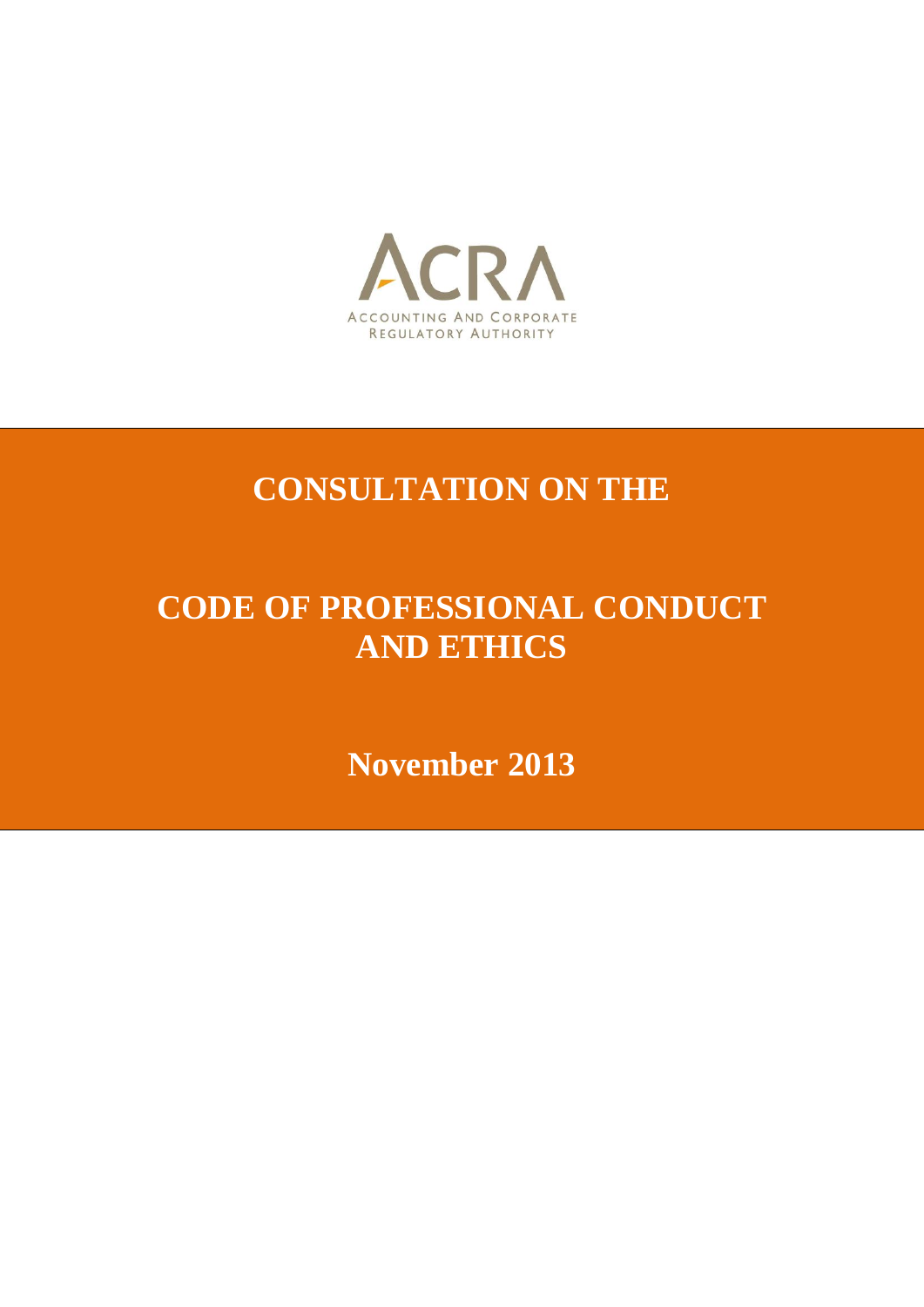The Accounting and Corporate Regulatory Authority (ACRA) is the national regulator of business entities and public accountants in Singapore. ACRA also plays the role of a facilitator for the development of business entities and the public accountancy profession. The mission of ACRA is to provide a responsive and trusted regulatory environment for businesses and public accountants.

Published November 2013

All rights reserved. No part of this publication may be produced or transmitted in any form or by any means, including photocopying and recording, without attributing the publication to the Accounting and Corporate Regulatory Authority (ACRA) of Singapore and shall be restricted to non-commercial use only.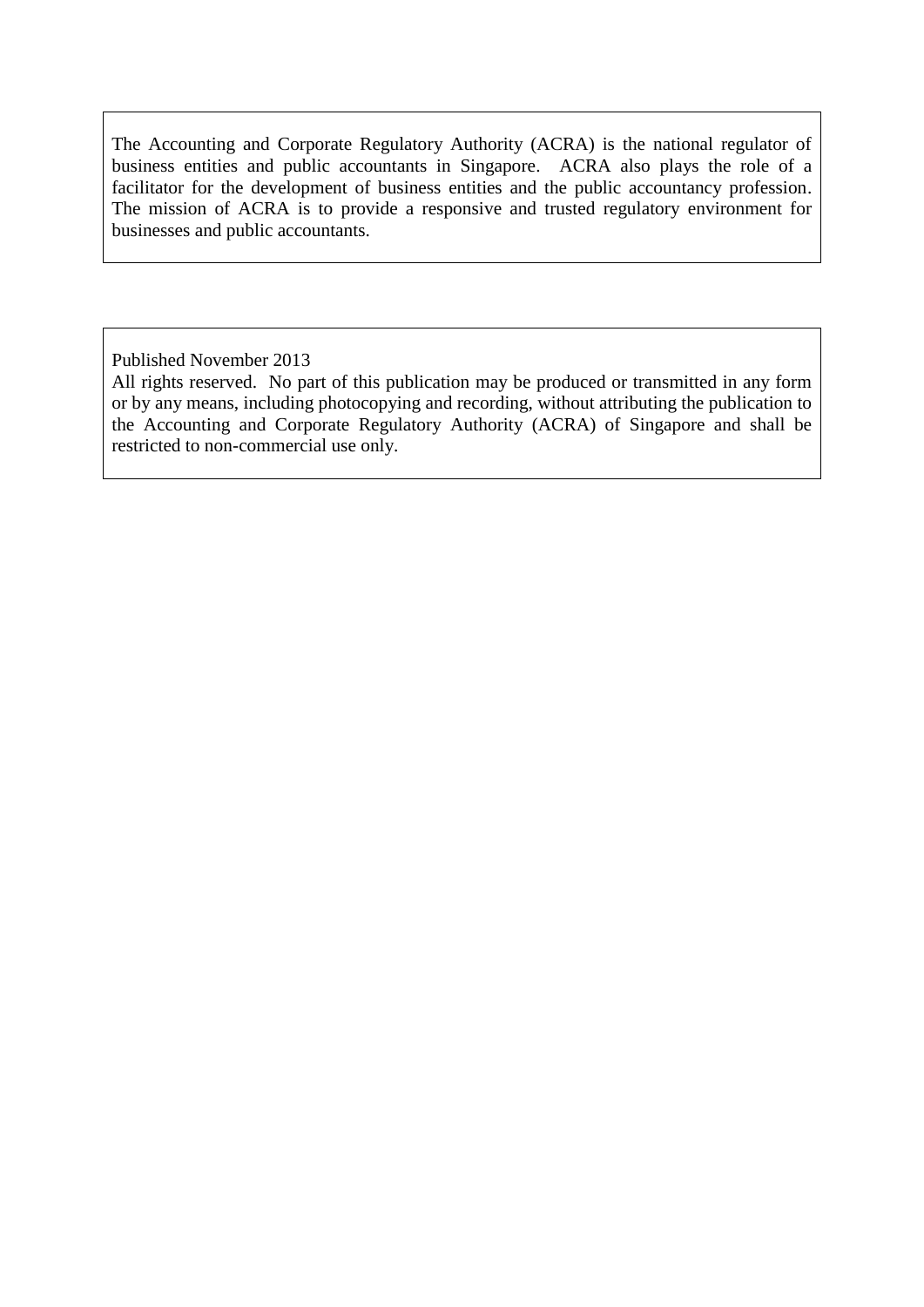## **CONTENTS**

| <b>ONE</b>      | <b>INTRODUCTION</b>                                                 | Page |
|-----------------|---------------------------------------------------------------------|------|
| <b>TWO</b>      | <b>CONSULTATION QUESTIONS</b>                                       |      |
|                 | <b>Definition of Public Interest Entity</b>                         | 3    |
|                 | <b>Internal Audit Services</b>                                      | 5    |
|                 | <b>IT Services</b>                                                  | 6    |
|                 | Fees – Relative Size                                                | 7    |
|                 | <b>Fees - Contingent Fees</b>                                       | 10   |
|                 | <b>Changes to Professional Appointments</b>                         | 11   |
|                 | <b>Accounting and Bookkeeping Services</b>                          | 13   |
|                 | <b>Recruitment Services</b>                                         | 13   |
|                 | <b>Custody of Client Assets</b>                                     | 14   |
|                 | <b>Related Entities</b>                                             | 14   |
|                 | <b>Cross-References</b>                                             | 16   |
| THREE           | <b>HOW TO PROVIDE FEEDBACK</b>                                      | 17   |
| <b>APPENDIX</b> | <b>SUMMARY OF OTHER KEY CHANGES</b><br><b>IN REVISED IESBA CODE</b> | 18   |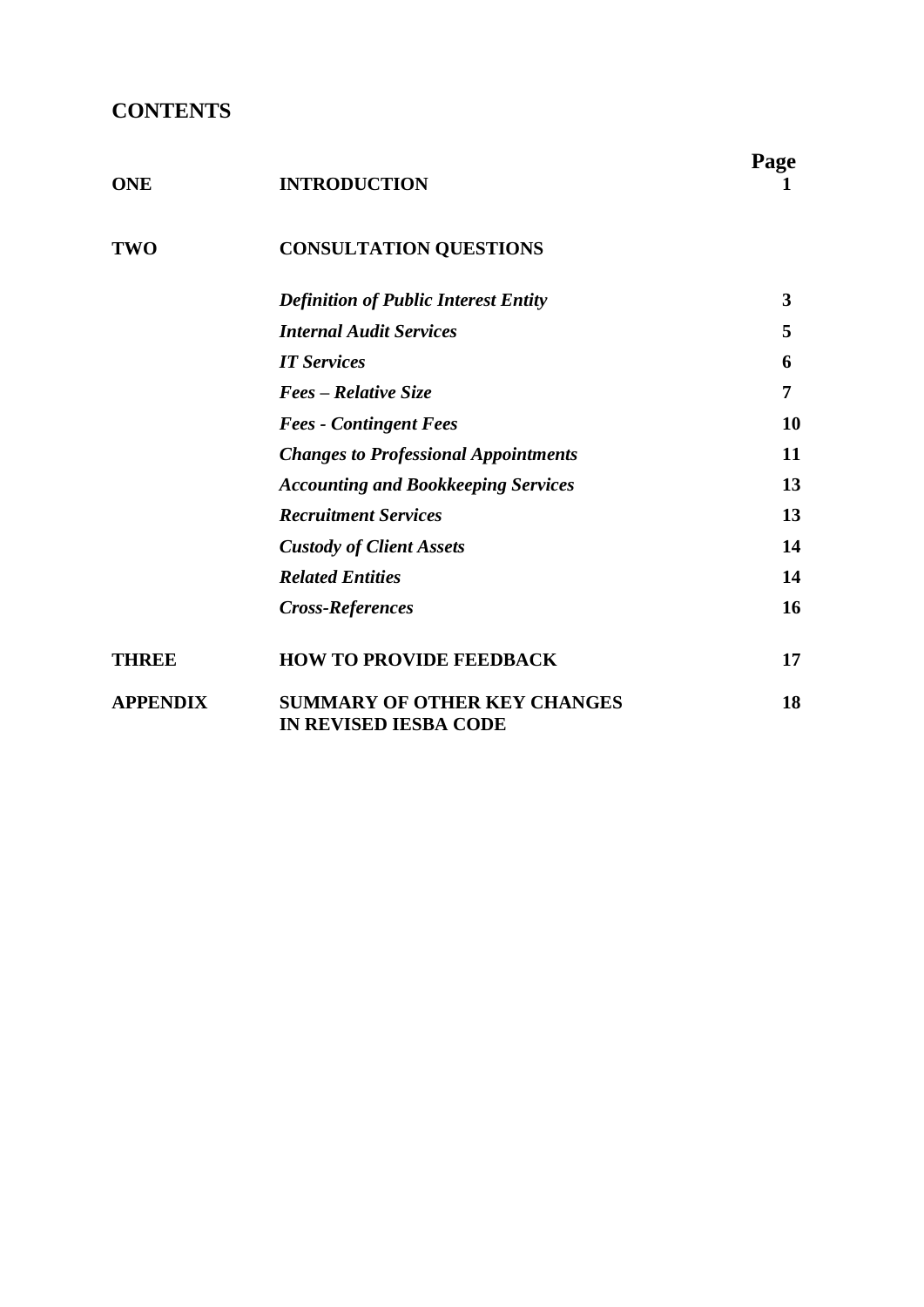| Glossary of the Codes of Ethics referred to in this paper (In reverse order of issuance) |                                                                                                                                                                                                                                                                                                                                                     |  |
|------------------------------------------------------------------------------------------|-----------------------------------------------------------------------------------------------------------------------------------------------------------------------------------------------------------------------------------------------------------------------------------------------------------------------------------------------------|--|
| <b>Revised</b><br><b>IESBA</b><br>Code                                                   | The revised Code of Ethics issued in 2009 by the International<br>Ethics Standards Board for Accountants (IESBA), of the<br>International Federation of Accountants (IFAC).<br>In 2013, the IESBA made further revisions in four areas as follows:<br>Conflicts of interest;<br>$\mathbf{i}$ .<br>ii.<br>Breach of a requirement of the IESBA Code; |  |
|                                                                                          | iii.<br>Definition of "engagement team" (with regard to internal<br>auditors directly assisting the external auditors); and<br>Definition of "those charged with governance" and related<br>iv.<br>changes to the Code.                                                                                                                             |  |
|                                                                                          | The first three areas have been included in the 2013 edition of the<br>IESBA Code under changes to the Code, whereas the fourth area<br>was finalised after issuance of the 2013 edition of the IESBA Code <sup>1</sup> .<br>ACRA is considering adopting these revisions and has included<br>them in this consultation.                            |  |
| 2009<br><b>Singapore</b><br>Code                                                         | The Code of Professional Conduct and Ethics currently prescribed in<br>the Fourth Schedule to the Accountants (Public Accountants) Rules<br>under the Accountants Act (Chapter 2). The 2009 Singapore Code is<br>based on the 2006 IESBA Code.                                                                                                      |  |
| 2006 IESBA Code                                                                          | The Code of Ethics issued in 2006 by the IESBA, which is the basis<br>of the 2009 Singapore Code.                                                                                                                                                                                                                                                   |  |
| 2002<br><b>Singapore</b><br>Code                                                         | The Code of Professional Conduct and Ethics in force when ACRA<br>was established in 2004, which applied until the 2009 Singapore<br>Code came into force. The 2002 Singapore Code, issued by the<br>Public Accountants Board, was partly based on an early version of<br>the IFAC Code of Ethics (now known as the IESBA Code).                    |  |
| <b>Public</b><br><b>Accountants</b><br>Board (PAB) Code<br>of Ethics                     | The PAB Code of Professional Conduct and Ethics in force before<br>the 2002 Singapore Code.                                                                                                                                                                                                                                                         |  |

<sup>&</sup>lt;sup>1</sup> The effective dates of the revisions are:

a. Breach of a requirement of the Code – 1 April 2014

b. Conflicts of interest – 1 July 2014

c. Definition of "engagement team" – audits of financial statements for periods ending on or after 15 December 2014

d. Definition of "those charged with governance" and related changes to the Code – 1 July 2014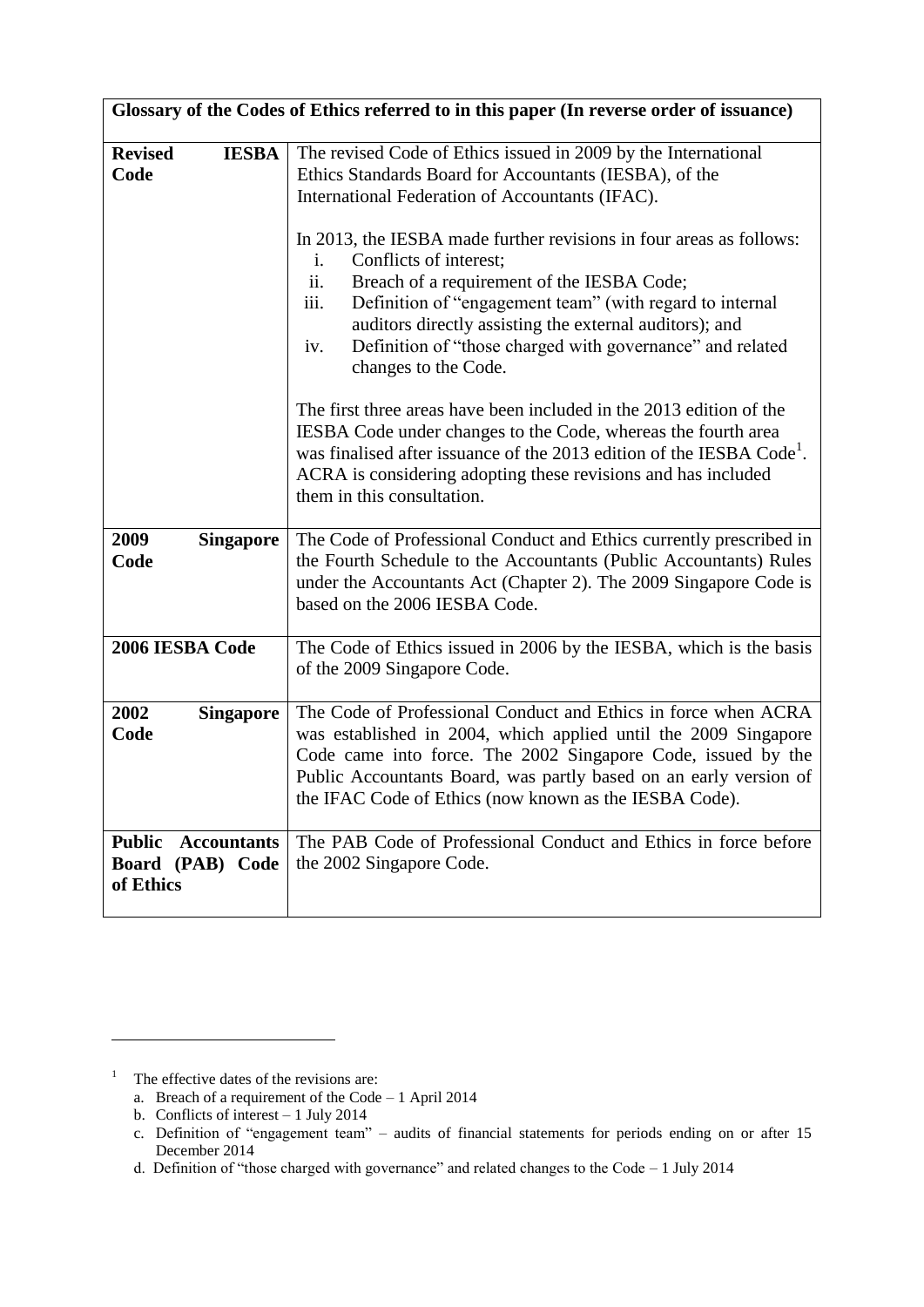## **ONE INTRODUCTION**

- 1. On 1 August 2009, a new Code of Professional Conduct and Ethics (the 2009 Singapore Code) came into force for Singapore's public accountants and accounting entities. The 2009 Singapore Code is based on the Code of Ethics issued in 2006 by the International Ethics Standards Board for Accountants (IESBA) of the International Federation of Accountants (the 2006 IESBA Code).
- 2. The 2009 Singapore Code was issued after a full public consultation. It includes Singapore provisions ('SG' provisions) which supplement the 2006 IESBA Code with additional guidance or requirements for public accountants in Singapore.
- 3. In 2009, the IESBA issued a revised version of the IESBA Code (the Revised IESBA Code). ACRA has noted that some audit firms in Singapore already ensure that their procedures comply with the Revised IESBA Code as part of their own internal controls.
- 4. ACRA is now considering adopting the amendments from the Revised IESBA Code into the statutory Singapore Code. This consideration has been assisted by the Ethics Sub-Committee of the Public Accountants Oversight Committee of Singapore (the EC), which comprises senior members of the profession and stakeholder representatives<sup>2</sup>. The EC also assessed whether the SG provisions remain relevant in light of the IESBA revisions and developments within Singapore.
- 5. Having assessed the Revised IESBA Code and the SG provisions, the EC is recommending adoption of all the revisions in the Revised IESBA Code in order to maintain respected international benchmarks in Singapore. Additionally, the EC is proposing to retain some of the SG provisions and to remove others. In considering the SG provisions, the EC's approach has been to adopt the revised IESBA Code as far as possible and move away from local modifications except where there is an identified deficiency or where the SG provision is needed to provide certainty.
- 6. This consultation paper seeks comment on specific issues for which the EC would like to hear stakeholder views. Additionally, the EC would welcome any other comments on the other revisions to the Revised IESBA Code. The revisions fall into two categories:

The members of the Ethics Sub-Committee are: Mr Quek See Tiat (Chairman of the EC), Chairman, Building And Construction Authority Mr Sajjad Akhtar, Managing Partner, PKF-CAP LLP Mr Gerard Ee, Chairman, SIM Governing Council & Public Transport Council

Mr Lim Ah Doo, Independent Director

Mr Winston Ngan, Head of Financial Services, Ernst & Young LLP

Mr Thio Shen Yi SC, Joint Managing Director, TSMP Law Corporation - appointed from 17 May 2013.

Mr Vinodh Coomaraswamy, Senior Counsel, Shook, Lin & Bok LLP - Stepped down from the EC on 15 June 2012 due to appointment as a Judicial Commissioner commencing 1 August 2012.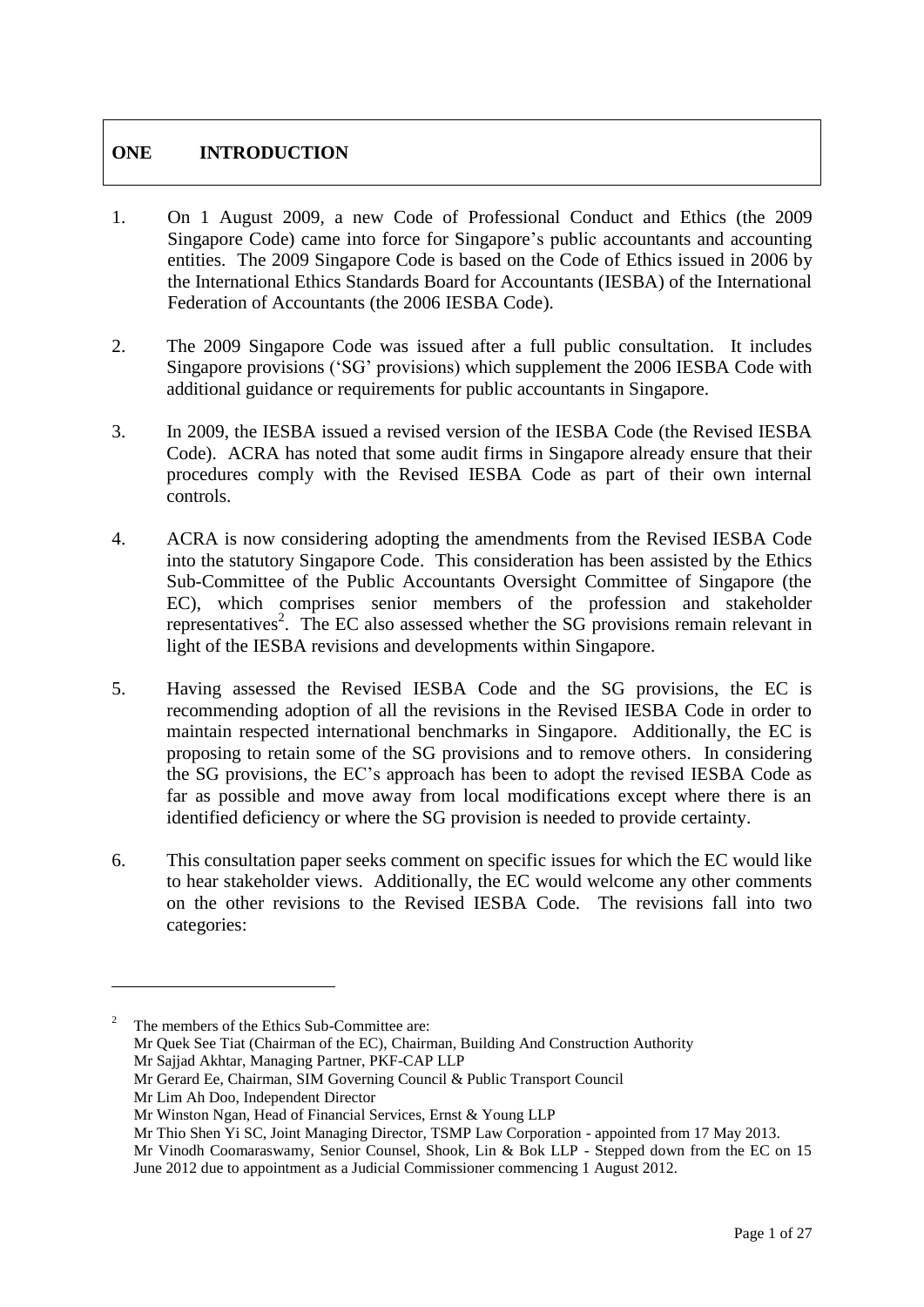- a. **New or modified requirements** changes which will require public accountants to consider whether they need to change their controls and procedures accordingly.
- b. **New drafting conventions to make existing requirements and guidance clearer** – these changes affect many areas of the Code. Nearly every paragraph in the Code has been subjected to some change (with some being minor) and thus they are too numerous to be mentioned individually in this consultation paper.
- 7. Additionally, the EC would like to take this opportunity to hear comments on areas of the Singapore Code that are difficult to apply. The EC will take this feedback into account when considering other initiatives needed to promote the practice of a high standard of ethics and independence within Singapore's public accountancy profession.
- 8. Apart from the areas under consultation, a summary of the other main changes under the Revised IESBA Code has been provided in the Appendix for information.

#### *Further Revisions to the Code*

1

9. The IESBA has completed its consultation on further revisions to the Revised Code of Ethics relating to "responding to a suspected illegal act", for which the final pronouncement has not been issued. ACRA will consider adopting these revisions once they are finalised by the  $IESBA<sup>3</sup>$  and after due consideration by the EC.

<sup>3</sup> Information about the further proposed revisions can be found at [http://www.ifac.org/ethics/projects.](http://www.ifac.org/ethics/projects)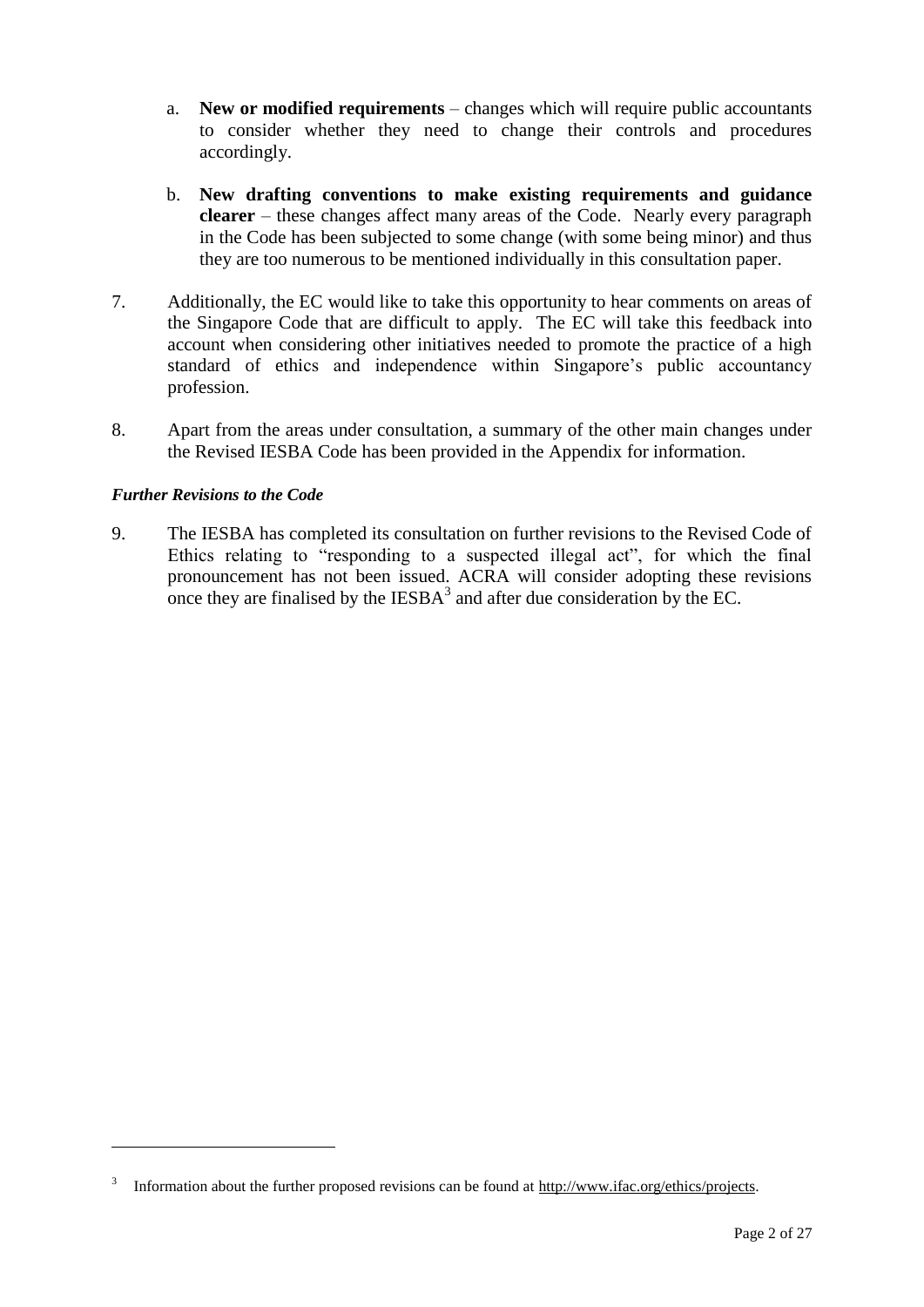## **TWO CONSULTATION QUESTIONS ON SPECIFIC AREAS**

#### **Consultation Issue 1: Definition of Public Interest Entity (PIE)**

- 10. The 2009 Singapore Code has additional independence requirements for listed entities because of the need for a high degree of public confidence in the financial information of such entities. For example, auditors must not provide any internal audit services to their listed audit clients, but may provide certain internal audit services to non-listed clients if certain conditions are met and safeguards are in place. Auditors also need to consider whether to apply the listed entity requirements to other entities which are of significant public interest<sup>4</sup>.
- 11. The Revised IESBA Code extends the additional requirements beyond listed entities to all PIEs. However, the Revised IESBA Code does not provide a comprehensive definition of PIE. The EC has therefore considered whether to include a comprehensive definition of PIE in the Singapore Code and which entities should be included in the definition.
- 12. The Revised IESBA Code defines PIE as follows:

*290.25 Section 290 contains additional provisions that reflect the extent of public interest in certain entities. For the purpose of this section, public interest entities are: (a) All listed entities; and*

- *(b) Any entity:*
	- *(i) Defined by regulation or legislation as a public interest entity; or*
	- *(ii) For which the audit is required by regulation or legislation to be conducted in compliance with the same independence requirements that apply to the audit of listed entities. Such regulation may be promulgated by any relevant regulator, including an audit regulator.*

*290.26 Firms and member bodies are encouraged to determine whether to treat additional entities, or certain categories of entities, as public interest entities because they have a large number and wide range of stakeholders. Factors to be considered include:*

- *The nature of the business, such as the holding of assets in a fiduciary capacity for a large number of stakeholders. Examples may include financial institutions, such as banks and insurance companies, and pension funds;*
- *Size; and*
- *Number of employees.*
- 13. Singapore's current regulations do not specifically define an entity as a PIE or require certain audits to be '*conducted in compliance with the same independence requirements that apply to the audit of listed entities'*. However, some non-listed entities are regarded to be of public interest and are expected to meet higher standards

<sup>4</sup> See para. 290.41.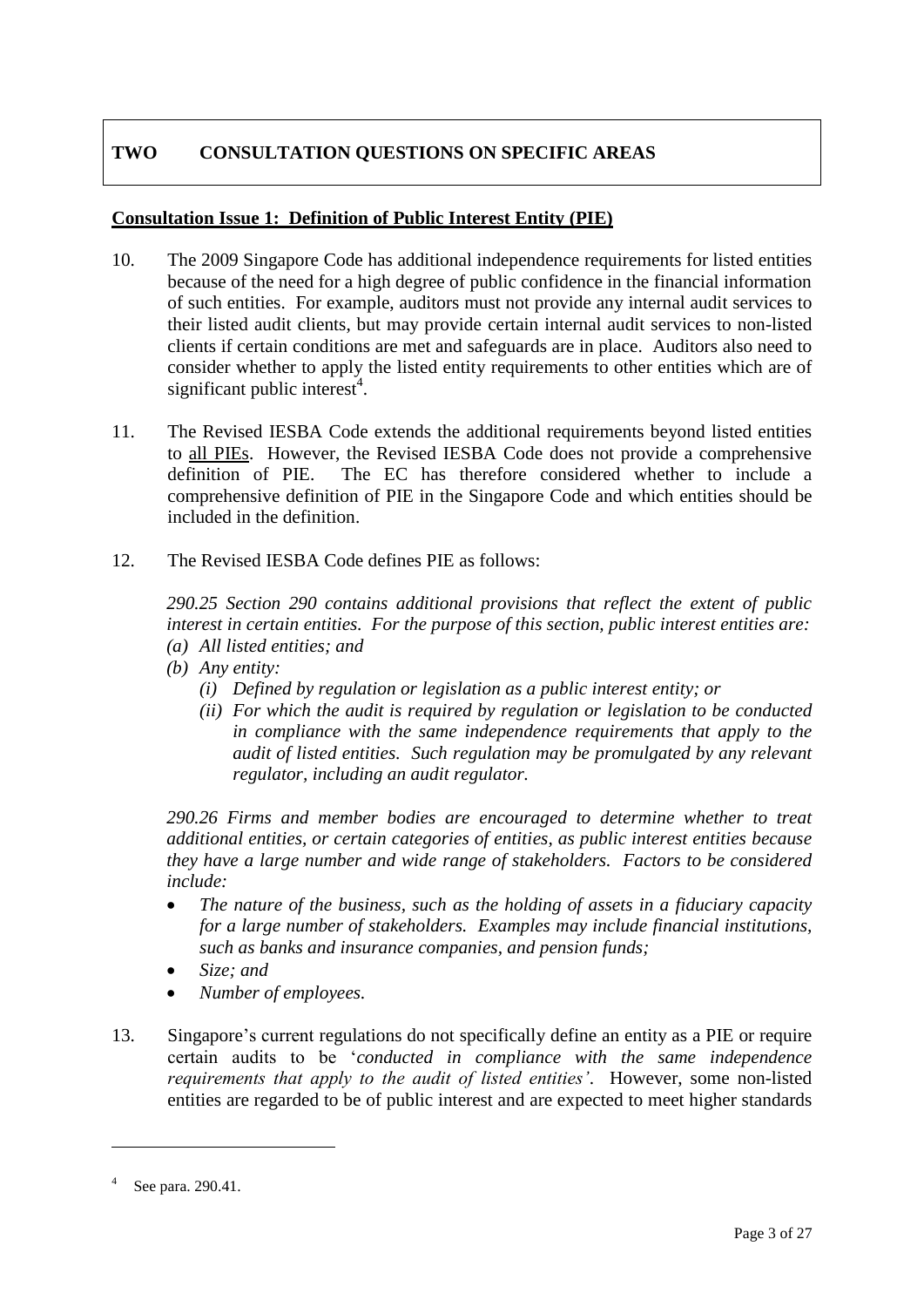of corporate governance and financial reporting compared to other entities, for example financial institutions and charities.

- 14. As part of its Accountants Act Review, ACRA is looking at establishing a definition of PIE and the additional conditions of approval and requirements that would apply to the auditors of such entities. ACRA had invited comments on this in its *Public Consultation on the Accountants Act Review,* issued on 24 May 2012.
- 15. Under the Accountants Act Review, ACRA's view is that, for the purpose of audit regulation, the definition of PIE should include:
	- Any entity that is listed on the Singapore Exchange (SGX) or is in the process of issuing its debt or equity instruments for trading on the SGX; and
	- Financial Institutions<sup>5</sup>.
- 16. ACRA is also proposing that audit firms that audit large charities and large Institutions of Public Character (IPC) (as defined under the Charities Act, i.e. with gross annual receipts in each financial year of not less than \$10 million in the two financial years immediately preceding the current financial year of the charity) would be subject to the same requirements as those that audit PIEs.
- 17. ACRA noted overall support for the proposed definition of PIE and considers that PIE requirements should be applied consistently across all of ACRA's audit regulations. Similarly, the EC felt that a clear definition in the Code of Professional Conduct and Ethics would help ensure that an entity is defined in the same way (as a PIE or non-PIE) regardless of who its audit firm is. **It is therefore proposed that the same definition of PIE be applied to the Code of Professional Conduct and Ethics, such that:** 
	- **a. PIE will have the same definition as has been proposed for the Accountants Act; and**
	- **b. Audits of large charities and large IPCs (as defined under the Charities Act, i.e. with gross annual receipts in each financial year of not less than \$10 million in the 2 financial years immediately preceding the current financial year of the charity) will need to be conducted in compliance with the same independence requirements that apply to PIEs.**
- 18. Beyond the definition of PIE, as stated under para 290.26, auditors would still be encouraged to use their judgement and consider whether to apply the PIE

<u>.</u>

<sup>5</sup> a. Entities that are part of the banking and payment systems (i.e. banks, financial institutions approved under s28 of the MAS Act, Cap. 186, operators of designated payments systems, holders of widelyaccepted multi-purpose stored value facilities (including all holders of multi-purpose stored value facilities in excess of \$30 million, whether approved or exempted), remittance agents and finance companies);

b. Insurers and insurance brokers;

c. Capital market infrastructure providers (i.e. approved holding companies under the Securities and Futures Act, approved exchanges, local market operators and designated clearing houses); and

d. Capital markets intermediaries (i.e. holders of capital market services licence, licensed financial advisers, notified fund management companies, licensed trust companies and approved trustee for collective investment scheme).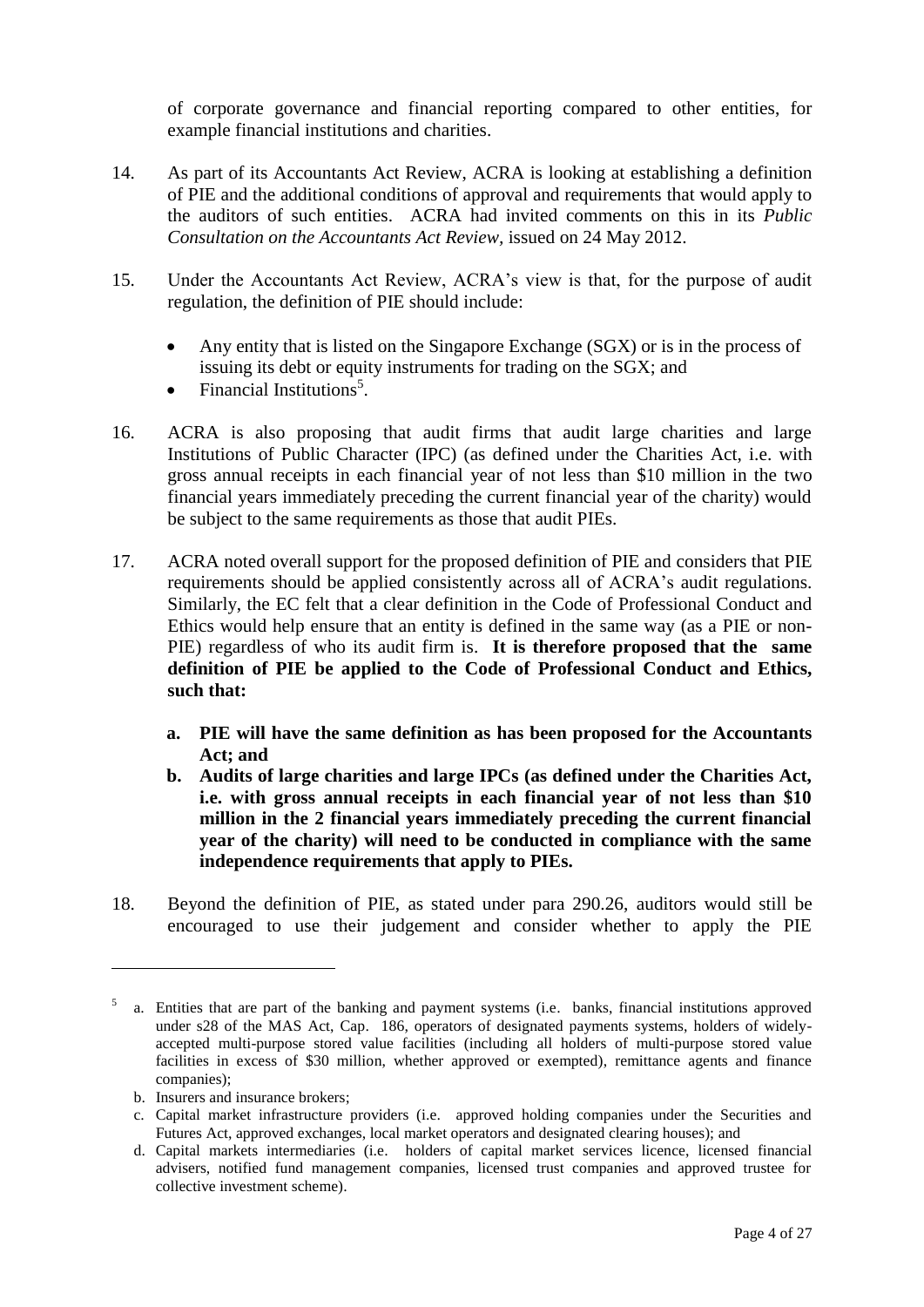requirements to other clients that, while not prescribed as PIEs under the Accountants Act, would benefit from the tighter PIE independence requirements.

**Consultation Question 1A: What are your views on the proposed definition of PIEs as it would apply to the independence requirements of the Code?**

**Consultation Question 1B: Do you agree that audits of large charities and large IPCs should be subject to the same requirements as audits of PIEs?** 

#### **Consultation Issue 2: Provision of Internal Audit Services to Audit Clients**

- 19. If an auditor provided internal audit services to an audit client, it would threaten the auditor's independence as it could lead the auditor to review his own work or assume a management responsibility (i.e. a 'self-review' threat).
- 20. The 2009 Singapore Code prohibits auditors from providing internal audit services to listed or public company audit clients, under an SG provision (SG290.180A). This SG provision retained an independence rule that was in force prior to ACRA's 2009 adoption of the 2006 IESBA Code. ACRA retained this rule because the 2006 IESBA Code was unclear about exactly when an auditor should not provide internal audit services to an audit client, and because of the importance of maintaining a high degree of independence of auditors of PIEs in the public eye as well as in fact. While in theory an auditor may be able to implement safeguards to maintain the required level of independence when providing internal audit services to an audit client, these measures might be insufficient to remove doubts in the minds of external parties who have no opportunity to assess the whole situation.
- 21. The Revised IESBA Code's provisions on internal audit services include the following improvements<sup>6</sup>:
	- a. A better description of the nature of internal audit services and how such services might threaten auditor independence;
	- b. Examples of internal audit services that involve management responsibilities (and so should not be done by the auditor); and
	- c. A better description of the safeguards required to preserve auditor independence when an audit firm does provide internal audit services to an audit client.
- 22. Unlike the 2006 IESBA Code, the Revised IESBA Code sets out what internal audit services an auditor should *never* provide to a *PIE audit client* because these are areas in which no safeguards could overcome the threats to auditor independence. The new prohibition that applies to PIE audits is:

*290.200 - In the case of an audit client that is a public interest entity, a firm shall not provide internal audit services that relate to:*

<sup>6</sup> Paragraphs 290.195-200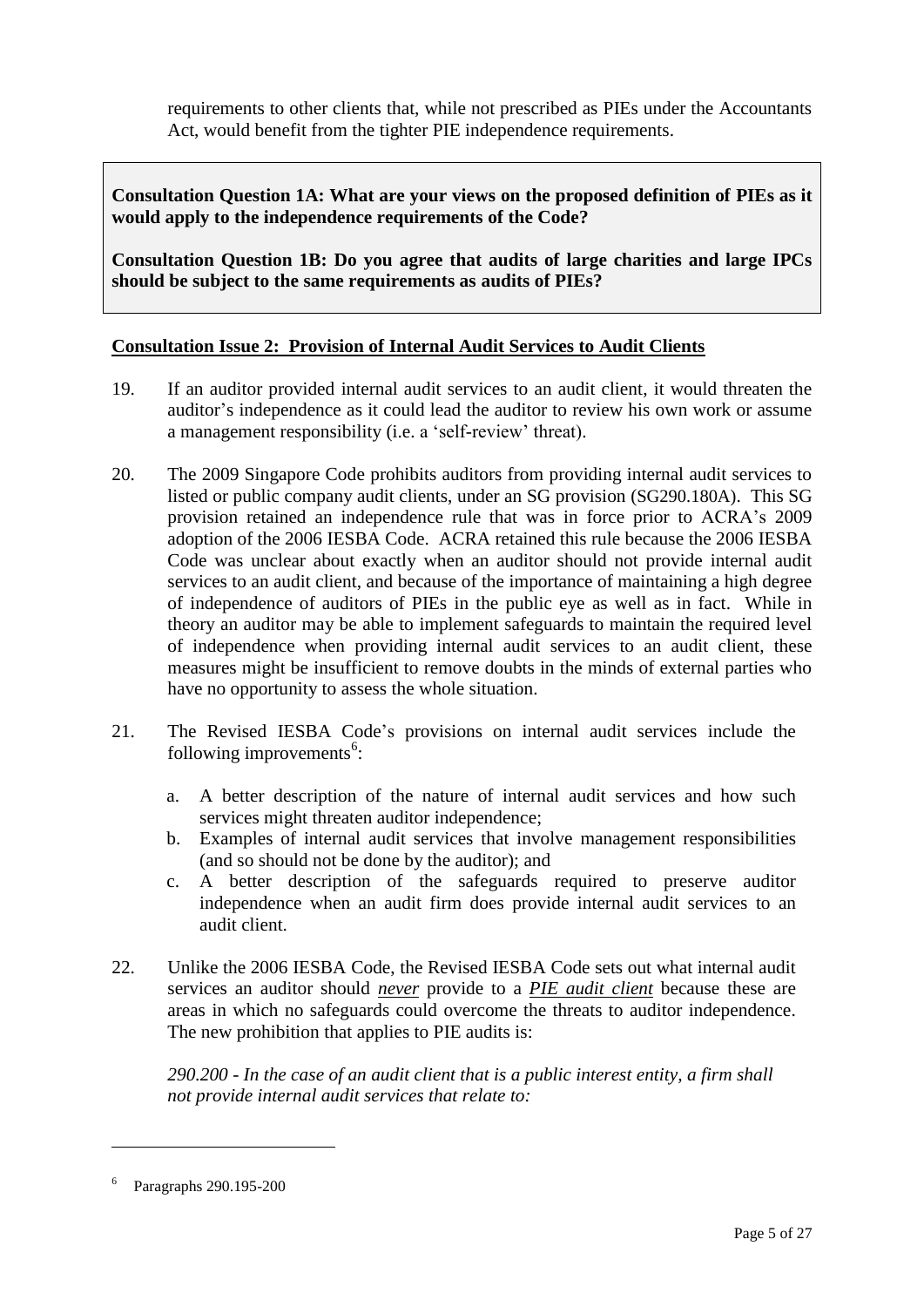- *a. A significant part of the internal controls over financial reporting;*
- *b. Financial accounting systems that generate information that is, separately or in the aggregate, significant to the client's accounting records or financial statements on which the firm will express an opinion; or*
- *c. Amounts or disclosures that are, separately or in the aggregate, material to the financial statements on which the firm will express an opinion.*
- 23. The EC deliberated on whether the revised provisions meet Singapore's needs, or whether the SG provision should be retained. In doing so, it weighed the improvements in the Revised IESBA Code against how the current 2009 Singapore Code works in practice.
- 24. Although the Revised IESBA Code is clearer about the risks to independence and the circumstances whereby an auditor must not provide internal audit services to PIE audit clients, the EC felt that practical implementation of the Revised IESBA Code's provision in internal audit services could be an issue as it might be difficult for auditors to clearly distinguish and confine internal audit services to areas which do not have an impact on the financial statements. The EC thus wishes to hear comments on the appropriate level of restriction to be set to prohibit an accounting entity from providing internal audit service to a PIE audit (or review) client, i.e. whether to adopt the approach of the Revised IESBA Code.

**Consultation Question 2A: What are your views on whether ACRA should retain the SG provision (SG290.180A) to prohibit provision of any internal audit service to a PIE audit (or review) client?** 

**Consultation Question 2B: If the SG provision was not retained and para 290.200 of the Revised IESBA Code is instead adopted to just prohibit certain internal audit services, what would be the benefits to clients and would these benefits outweigh the need to provide certainty and public confidence?**

#### **Consultation Issue 3: Provision of Information Technology Systems Services to Audit Clients**

- 25. If an auditor provides information technology (IT) systems services to an audit client, it would threaten the auditor's independence as it could lead the auditor to review his own work (i.e. a 'self-review' threat).
- 26. The 2009 Singapore Code prohibits auditors from providing IT services to listed and public company audit clients if the services involve the design or implementation (or both) of financial IT systems that are used to generate information forming part of a client's financial statements under an SG provision (SG290.186A). The SG provision retained the rule of the independence requirement in force prior to ACRA's adoption of the IESBA based Code in 2009. The reason for the prohibition is that if an auditor provides such services to an audit client it can create significant self-review threats, and also because of the need to be seen to uphold a high standard of independence in the public eye.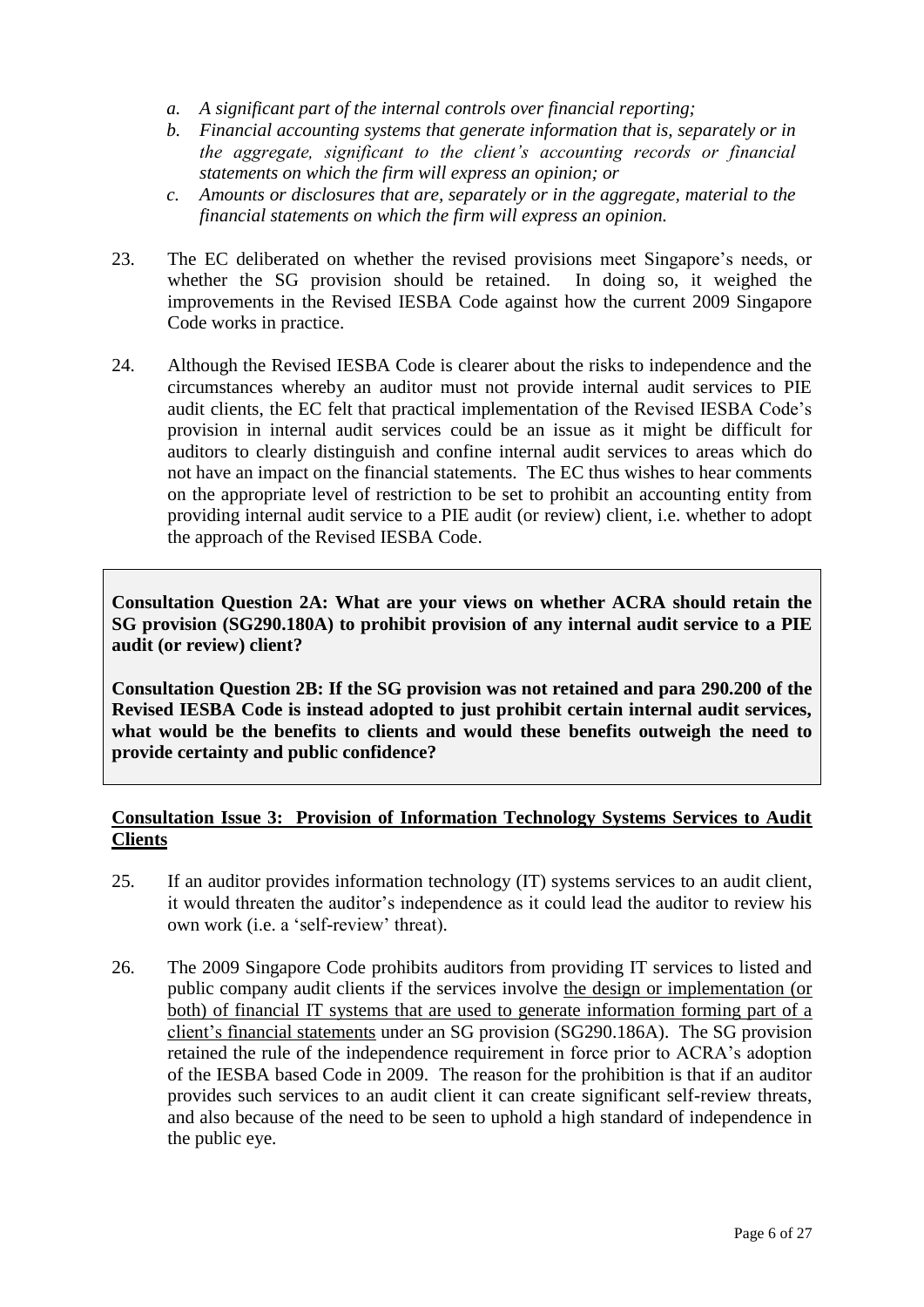- 27. The 2006 IESBA Code allowed auditors to provide such services provided that certain safeguards were in place, including that the audit client remained responsible for internal controls<sup>7</sup>. The Revised IESBA Code states that an auditor should not provide IT systems services to a PIE client if the services involve design or implementation of IT systems that:
	- *a) Form a significant part of the internal control over financial reporting; or*
	- *b) Generate information that is significant to client's accounting records or financial statements<sup>8</sup> .*
- 28. The EC noted that the Revised IESBA Code now provides sufficient guidance, and further noted that in practice it would prevent an auditor from providing IT services to a PIE audit client if these services are significant to internal controls, the accounting records or financial statements. **Thus, the EC is proposing that the SG provision be removed.**

**Consultation Question 3: What are your views on whether ACRA should adopt the approach of the Revised IESBA Code and thus remove the SG provision (SG290.186A) which prohibits IT services involving the design and/or implementation of financial IT systems that are used to generate information forming part of the financial statements of a PIE audit (or review) client?**

#### **Consultation Issue 4: Fees – Relative Size**

- 29. If a large proportion of an auditor's fees comes from one client, or from non-audit services provided to the audit client, it can threaten the auditor's independence because of the financial ramifications of losing the client's business (i.e. it creates a self-interest threat).
- 30. The 2009 Singapore Code has three provisions that address the independence threats related to the level of audit fees an auditor receives for audit and non-audit services. This includes additional SG provisions with "bright-line" percentage thresholds that help auditors determine when they should consider applying safeguards to address such threats.
- 31. The 2006 IESBA Code did not have such 'bright-line' thresholds but the Revised IESBA Code does – it sets thresholds for when an auditor must deal with the independence threat and also sets actions that the auditor must undertake if they breach the thresholds. The EC thus considered whether to adopt the IESBA thresholds and required actions or retain the existing SG provisions.
- 32. The differences in the thresholds and safeguards between the 2009 Singapore Code and the Revised IESBA Code are set out in Tables 4A, 4B and 4C.

<sup>7</sup> Paragraph 290.188

<sup>8</sup> Paragraph 290.206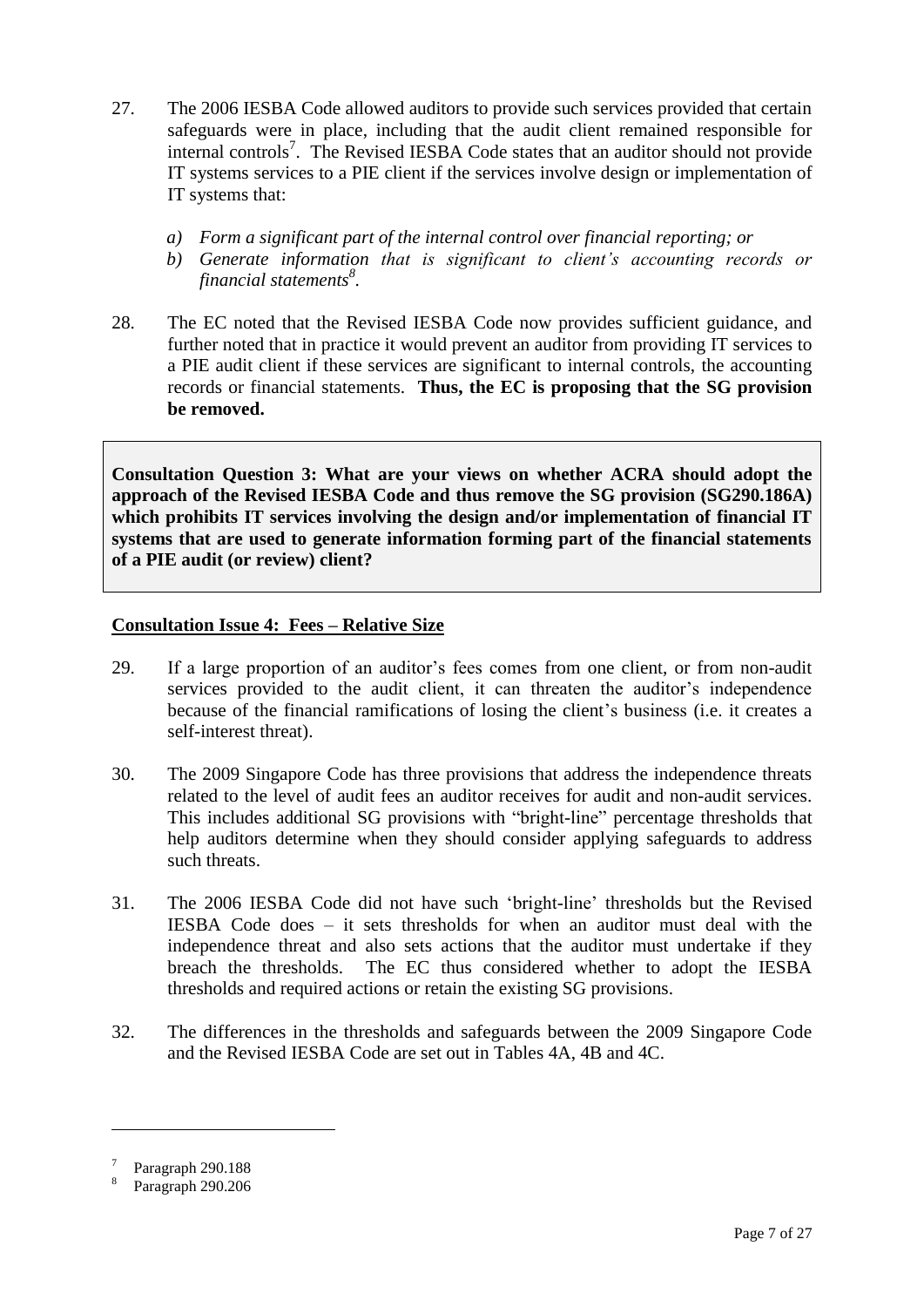| 4A:<br>Fees from one client significantly contribute to a firm's fees |                                                                                                                                                                                                                                                                                                                                                                                                                                                                                  |                                                                                                                                                                                                                                                                                                                                                                                                                                                                                                                                                                                                                                                                                                                                                                                                                                                                                                                                                                                                                                                                                                                                                                                                                                                                                                                                       |
|-----------------------------------------------------------------------|----------------------------------------------------------------------------------------------------------------------------------------------------------------------------------------------------------------------------------------------------------------------------------------------------------------------------------------------------------------------------------------------------------------------------------------------------------------------------------|---------------------------------------------------------------------------------------------------------------------------------------------------------------------------------------------------------------------------------------------------------------------------------------------------------------------------------------------------------------------------------------------------------------------------------------------------------------------------------------------------------------------------------------------------------------------------------------------------------------------------------------------------------------------------------------------------------------------------------------------------------------------------------------------------------------------------------------------------------------------------------------------------------------------------------------------------------------------------------------------------------------------------------------------------------------------------------------------------------------------------------------------------------------------------------------------------------------------------------------------------------------------------------------------------------------------------------------|
|                                                                       | <b>2009 Singapore Code</b>                                                                                                                                                                                                                                                                                                                                                                                                                                                       | <b>Revised IESBA Code</b>                                                                                                                                                                                                                                                                                                                                                                                                                                                                                                                                                                                                                                                                                                                                                                                                                                                                                                                                                                                                                                                                                                                                                                                                                                                                                                             |
|                                                                       | (290.206, SG290.206A)                                                                                                                                                                                                                                                                                                                                                                                                                                                            | (290.220, 290.222)                                                                                                                                                                                                                                                                                                                                                                                                                                                                                                                                                                                                                                                                                                                                                                                                                                                                                                                                                                                                                                                                                                                                                                                                                                                                                                                    |
| <b>Threshold</b>                                                      | PIE: 5%                                                                                                                                                                                                                                                                                                                                                                                                                                                                          | PIE: 15% for 2 consecutive years                                                                                                                                                                                                                                                                                                                                                                                                                                                                                                                                                                                                                                                                                                                                                                                                                                                                                                                                                                                                                                                                                                                                                                                                                                                                                                      |
| $(% \mathcal{L}_{0}^{\infty}$ of                                      |                                                                                                                                                                                                                                                                                                                                                                                                                                                                                  |                                                                                                                                                                                                                                                                                                                                                                                                                                                                                                                                                                                                                                                                                                                                                                                                                                                                                                                                                                                                                                                                                                                                                                                                                                                                                                                                       |
| firm's fees)                                                          | Non-PIE: 15%                                                                                                                                                                                                                                                                                                                                                                                                                                                                     | Non-PIE: "a large proportion"                                                                                                                                                                                                                                                                                                                                                                                                                                                                                                                                                                                                                                                                                                                                                                                                                                                                                                                                                                                                                                                                                                                                                                                                                                                                                                         |
| <b>Safeguards</b>                                                     | Safeguards that must be<br>considered and applied as<br>necessary:<br>Discussing the extent<br>1.<br>and nature<br>of<br>fees<br>charged with the audit<br>committee, or<br>others<br>charged<br>with<br>governance;<br>Taking steps to reduce<br>2.<br>dependency<br>the<br>on<br>client;<br>External quality control<br>3.<br>reviews; and<br>4. Consulting a third party,<br>such as a professional<br>regulatory body<br><b>or</b><br>professional<br>another<br>accountant. | Safeguards that must be applied:<br>For PIE:<br>The firm must disclose to those in charge of<br>governance that the threshold has been<br>surpassed. The firm must also discuss which of<br>the following safeguards should be applied and<br>select one:<br>1. Pre-issuance review of the audit of the<br>second year's financial statements; or<br>2. Post-issuance review of the audit of the<br>second year's financial statements.<br>Both reviews must be either:<br>An engagement quality control review<br>$\bullet$<br>(EQCR) of the engagement conducted by a<br>professional accountant who is not a<br>member of the firm which expressed the<br>opinion on that financial statement; or<br>A review that is equivalent to an EQCR<br>$\bullet$<br>performed by a professional regulatory<br>body<br>If fees <i>significantly</i> exceed 15%, and if the firm<br>assesses that a post issuance review would not<br>reduce the threat to an acceptable level, a pre<br>issuance review is required.<br>Safeguards that may be applied to <u>any</u> client<br>Reducing the dependency on the client;<br>1.<br>2. External quality control reviews; or<br>3. Consulting a third party, such<br>as<br>a<br>professional<br>regulatory body<br><b>or</b><br>a<br>professional<br>on key<br>accountant,<br>audit<br>judgments. |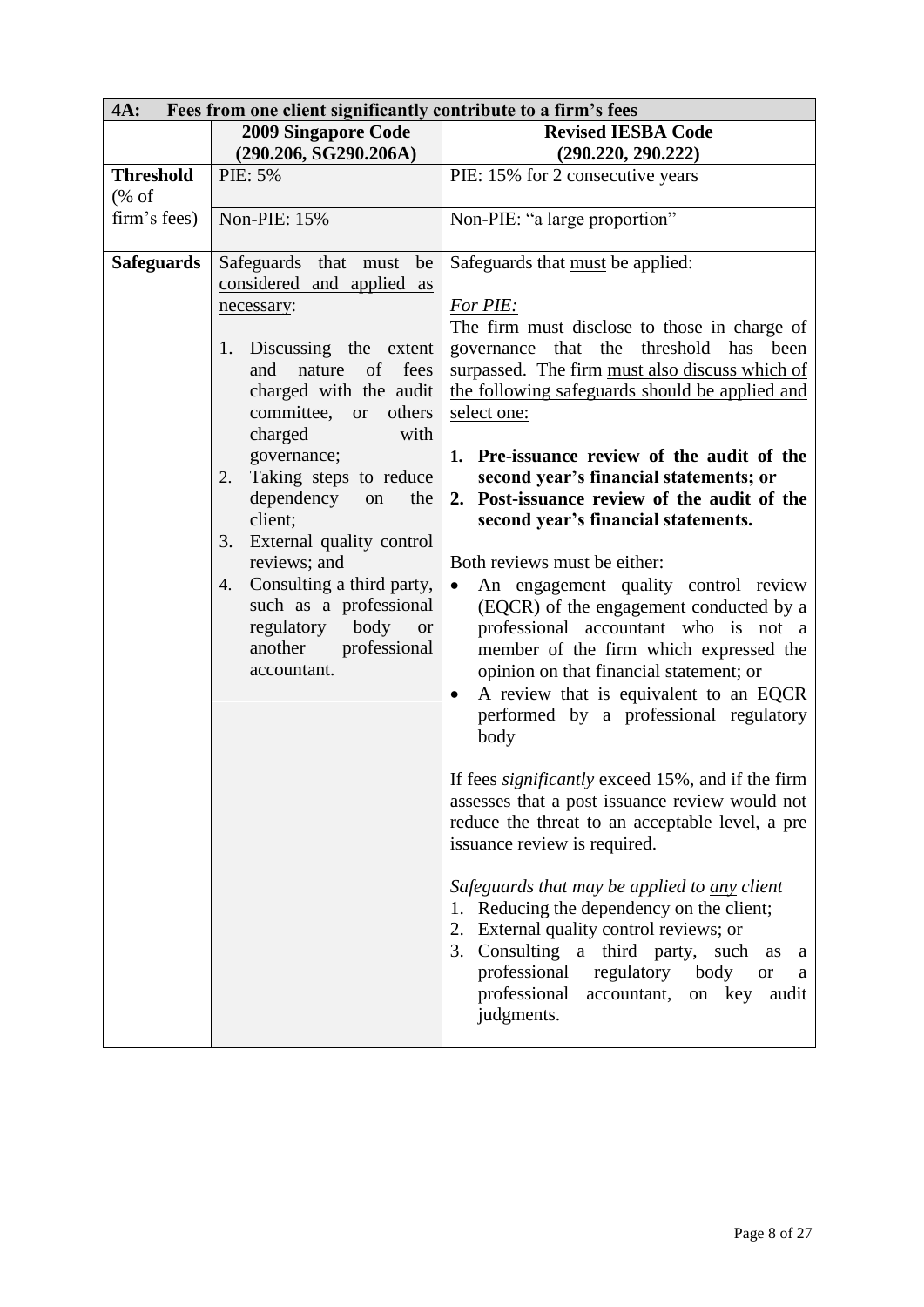| <b>4B:</b><br>Fees for non-audit services are high relative to fees for audit (Applies to Listed |                                                                                                                                                                                                                                                                                                                                                                                                                               |                       |
|--------------------------------------------------------------------------------------------------|-------------------------------------------------------------------------------------------------------------------------------------------------------------------------------------------------------------------------------------------------------------------------------------------------------------------------------------------------------------------------------------------------------------------------------|-----------------------|
|                                                                                                  | or Public Company Clients only)                                                                                                                                                                                                                                                                                                                                                                                               |                       |
|                                                                                                  | <b>2009 Singapore Code</b>                                                                                                                                                                                                                                                                                                                                                                                                    | <b>Revised IESBA</b>  |
|                                                                                                  | (290.206 SG290.206B)                                                                                                                                                                                                                                                                                                                                                                                                          | $(290.220 - 290.222)$ |
| <b>Threshold</b>                                                                                 | 50% or more, compared to annual audit fees from the<br>client; (or if threat is other than clearly significant)                                                                                                                                                                                                                                                                                                               | Nil.                  |
| <b>Safeguards</b>                                                                                | must be considered<br>Safeguards<br>and<br>applied<br>as<br>necessary:<br>Discussing the extent and nature of fees charged<br>1.<br>with the audit committee, or others charged with<br>governance;<br>Taking steps to reduce dependency on the client;<br>2.<br>3.<br>External quality control reviews; and<br>Consulting a third party, such as a professional<br>4.<br>regulatory body or another professional accountant. | Nil.                  |

| 4C:               | Fees from one client are significant to a partner (or office) |                                                                                                                                                                                                                                                                    |  |
|-------------------|---------------------------------------------------------------|--------------------------------------------------------------------------------------------------------------------------------------------------------------------------------------------------------------------------------------------------------------------|--|
|                   | <b>2009 Singapore Code</b>                                    | <b>Revised IESBA Code</b>                                                                                                                                                                                                                                          |  |
|                   | (290.207, SG290.207A)                                         | (290.221)                                                                                                                                                                                                                                                          |  |
| <b>Threshold</b>  | A large proportion, and always if                             | A "large proportion". The significance of                                                                                                                                                                                                                          |  |
|                   | 50% or more, of the individual                                | the threat will depend upon factors such                                                                                                                                                                                                                           |  |
|                   | public accountant's annual total                              | as:                                                                                                                                                                                                                                                                |  |
|                   | fees.                                                         |                                                                                                                                                                                                                                                                    |  |
|                   |                                                               | significance of the<br>client<br>The<br>qualitatively and/or quantitatively to<br>the partner or office; and<br>The extent to which the remuneration<br>of the partner, or the partners in the<br>office, is dependent upon the fees<br>generated from the client. |  |
| <b>Safeguards</b> | Safeguards must be considered                                 | Safeguards (shall) be<br>applied<br>when                                                                                                                                                                                                                           |  |
|                   | and applied as necessary:                                     | necessary to eliminate the threat or                                                                                                                                                                                                                               |  |
|                   |                                                               | reduce it to an acceptable level.                                                                                                                                                                                                                                  |  |
|                   | 1. Policies and procedures to                                 | Examples of such safeguards include:                                                                                                                                                                                                                               |  |
|                   | monitor<br>and<br>implement                                   |                                                                                                                                                                                                                                                                    |  |
|                   | quality control of assurance                                  | 1. Reducing the dependency on the audit                                                                                                                                                                                                                            |  |
|                   | engagements; and<br>2. Involving<br>additional<br>an          | client;<br>Having a professional accountant<br>2.                                                                                                                                                                                                                  |  |
|                   | professional accountant who                                   | review the work or otherwise advise                                                                                                                                                                                                                                |  |
|                   | was not a member of the                                       | as necessary; or                                                                                                                                                                                                                                                   |  |
|                   | assurance team to review the                                  | Regular independent internal<br>3.<br><sub>or</sub>                                                                                                                                                                                                                |  |
|                   | work done or otherwise advise                                 | external quality reviews<br>of<br>the                                                                                                                                                                                                                              |  |
|                   | as necessary                                                  | engagement.                                                                                                                                                                                                                                                        |  |
|                   |                                                               |                                                                                                                                                                                                                                                                    |  |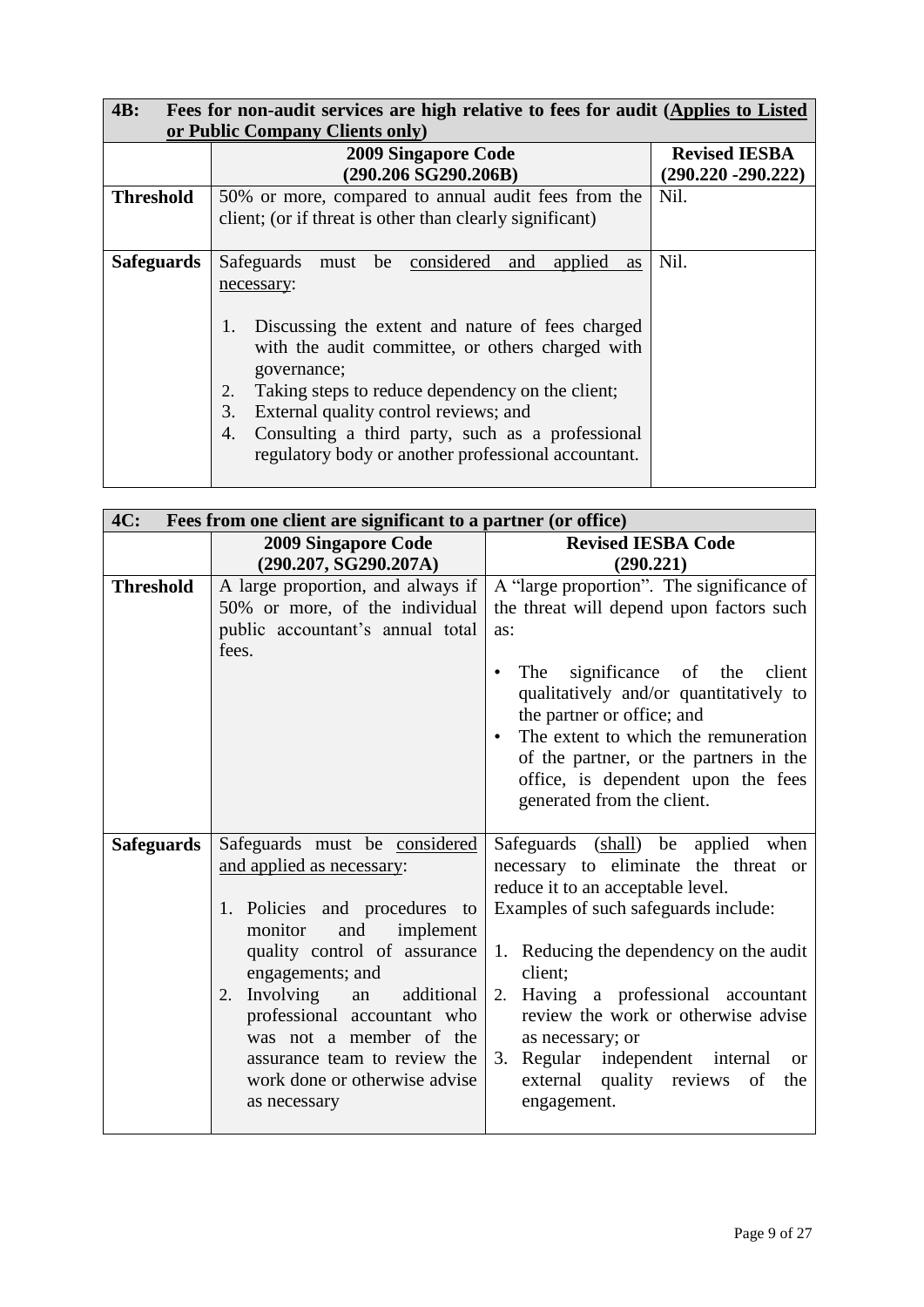- 33. On the relative fee from an audit client to the firm's fees (i.e. Table 4A), while the EC noted that the thresholds in the Revised IESBA Code differ from thresholds in the 2009 Singapore Code, the EC is proposing to adopt the Revised IESBA Code without any SG provisions, so as to keep as close as possible to the international standard, subject to views received during this consultation.
- 34. On the relative fee for non-audit services to audit fee (i.e. Table 4B), the EC noted that the Revised IESBA does not cover this area although there is an upcoming IESBA project which would consider the provision of non-assurance services to audit clients, including the area of relative fee sizes. The EC is proposing that SG290.206B be retained but with a proposed amendment, until the IESBA Code addresses the issue of non-audit fees. The proposed amendment is for SG290.206B to only make reference to a 50% threshold and to remove the SG290.206B(b) provision on "significant", so as to enhance clarity in application.
- 35. On the relative fee from an audit client to an individual public accountant's fee (i.e. Table 4C), the EC felt that the threshold is no longer necessary due to the other safeguards in place and that it might unnecessarily restrict situations where a public accountant serves a large global client; the EC felt it should be left to the firm to monitor the allocation of its partner's portfolio. The EC thus recommends that SG290.207A be removed.

**Consultation Question 4A: What are your views on whether ACRA should remove the existing SG provision thresholds of the 2009 Singapore Code with the exception of SG290.206B(a) on fee for non-audit services?** 

**Consultation Question 4B: For non-PIE audit clients, what are your views on not specifying a threshold on the relative fee from an audit client to the firm's fees?**

### **Consultation Issue 5: Contingent Fees**

- 36. The 2009 Singapore Code prohibits auditors from charging contingent fees for assurance engagements because this would create a self-interest threat to independence. The 2006 IESBA Code allowed auditors to provide some nonassurance services to assurance clients on a contingent basis if certain conditions and safeguards were in place to protect auditor independence. However, an SG provision (SG290.210A) in the 2009 Singapore Code prohibited auditors from charging a contingent fee for any service to listed or public company clients.
- 37. The Revised IESBA Code is clearer than the 2006 IESBA Code about the threats involved when providing non-assurance services to an audit client on a contingent fee basis. For example, paragraph 290.226(c) provides that the threat created would be so significant that no safeguards could reduce the threat to an acceptable level if *"The outcome of the non-assurance service, and therefore the amount of the fee, is dependent on a future or contemporary judgment related to the audit of a material amount in the financial statements."*
- 38. The EC considered whether to retain the current SG provision on contingent fees and assurance services (SG290.210A). The EC considered that the IESBA provisions are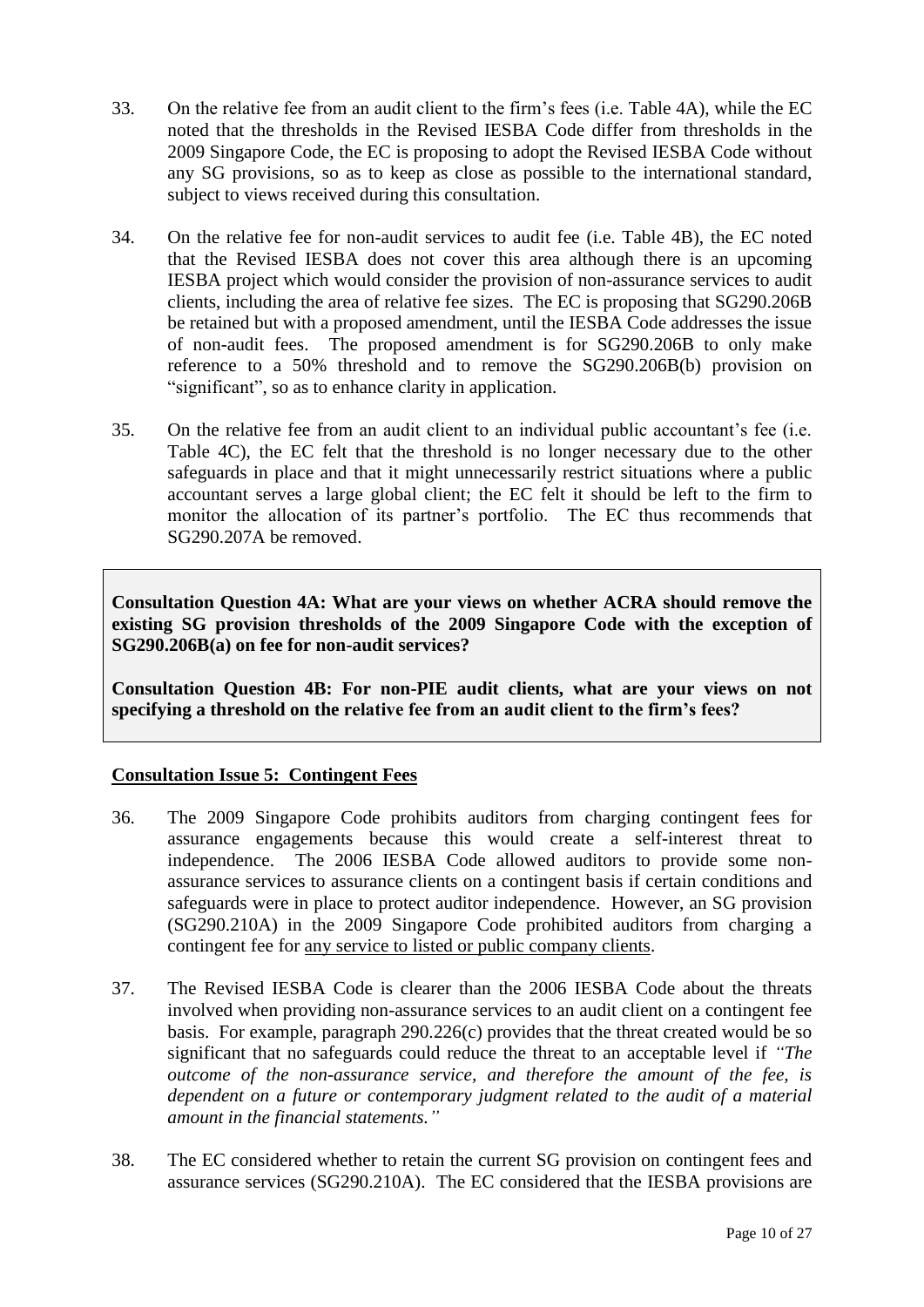based on the concept of materiality and given that there is now a more developed concept of materiality, the SG provision that imposes a complete ban might not be necessary and therefore recommends that SG290.210A be removed.

**Consultation Question 5: What are your views on whether the SG provision (SG290.210A) that prohibits contingent fees for any service provided to a PIE audit (or review) client, should be removed and to instead adopt the provisions in the Revised IESBA Code?**

#### **Consultation Issue 6: Changes to Professional Appointments**

- 39. The 2009 Singapore Code's provisions governing professional appointments and the transfer of clients from one auditor to another include SG provisions carried over from rules of ACRA's predecessor, the Public Accountants Board (paragraphs SG210.17A-17D). The SG provisions are prescriptive so as to provide more certainty in an area which in the past attracted more disputes. For example, one common misunderstanding was that the rules required incoming public accountants to first get permission from the out-going public accountant, whereas in fact all that was required was to get the necessary facts to support a decision to accept the engagement. Thus, the intent of the prescriptive rules was to set out the required steps that a public accountant can take in order to reach a decision about whether to take on a new client in line with his professional responsibilities.
- 40. The 2009 Singapore Code also contains the 2006 IESBA Code's more principle-based provisions on changes in professional appointments (paras  $210.10 - 17$ ).
- 41. As the 2009 Singapore Code is now principles-based (like the Singapore Standards on Auditing) and the profession is accustomed to applying principle-based standards, the EC considered whether there remains a need to prescribe specific steps that must be taken by out-going and incoming public accountants. In doing so, the EC considered the sufficiency of the requirements in the Revised IESBA Code as well as the following:
	- a. When an out-going public accountant receives a request for information from an incoming public accountant, although the out-going public accountant might legitimately take into account a number of issues when deciding what to disclose, it should be a basic professional requirement for the out-going public accountant to at least respond and state whether and how he can comply with a request.
	- b. While prescriptive requirements provide certainty, the EC preferred the principlesbased approach and thought that in a professional environment, the Code should not need to be overly-prescriptive, notwithstanding that in the past disputes in this area had been common.
	- c. Prescriptive requirements do not always provide for a better process or better certainty and not everything can be prescribed for.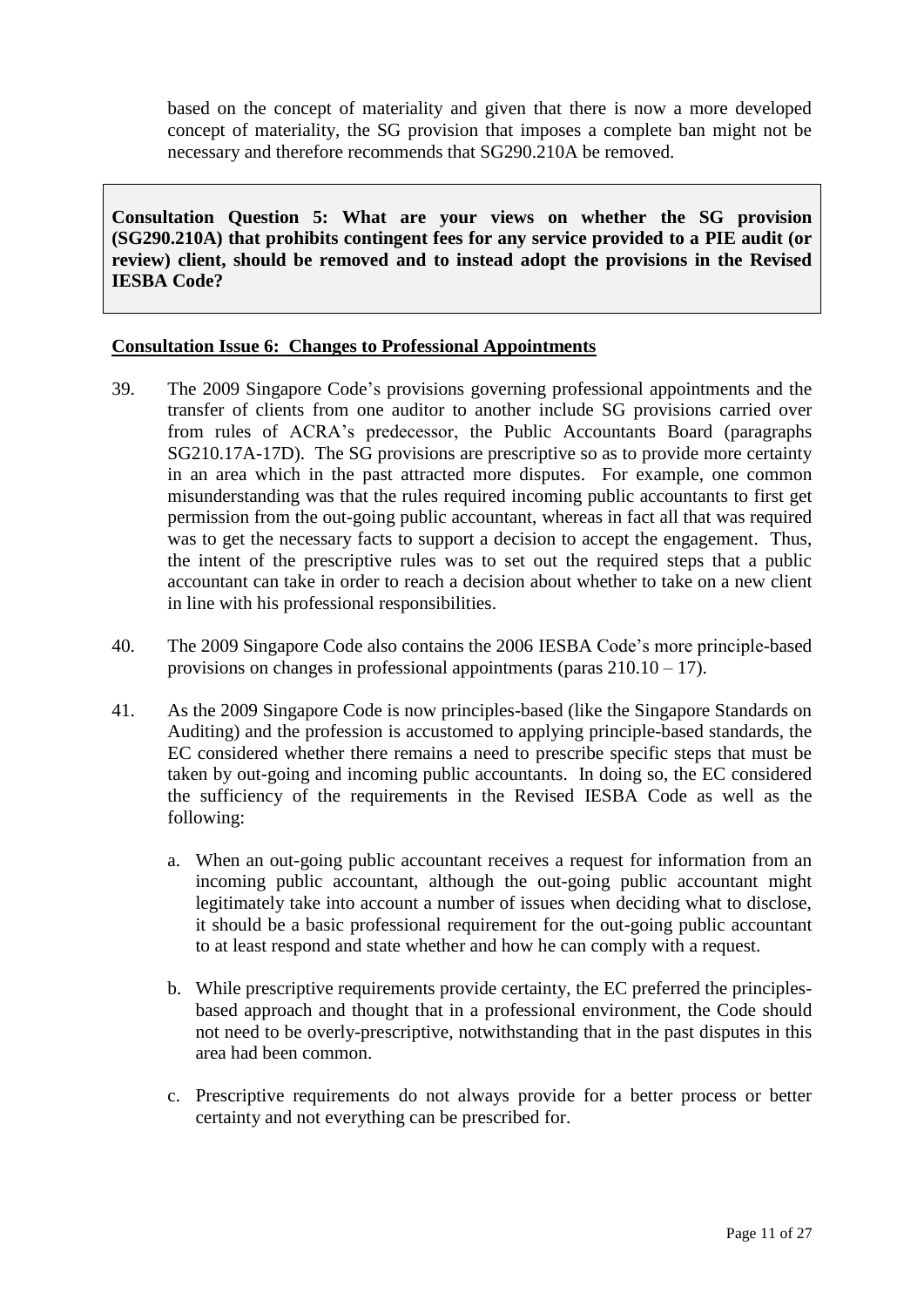- d. Prescriptive steps might unintentionally encourage incoming public accountants to take a formulaic approach of going through the steps blindly rather than properly considering the facts.
- 42. Having regard to these general considerations, and the presence of equivalent requirements or principles in the Revised IESBA Code, the EC is recommending to remove the SG provisions (SG210.17A-D):

**SG210.17A:** *Before accepting a nomination as auditor in a financial statement audit engagement, the public accountant (PA) should, in every case, undertake the following safeguards:*

- *a) communicate with the existing PA, if any, who is to be superseded; or*
- *b) enquire from such existing PA as to whether there is any professional or other reason for the proposed change of which he should be aware before deciding whether to accept appointment.*

**SG210.17B:** *The existing PA, on receipt of communication referred to in SG210.17A, shall immediately:*

- *a) reply, in writing, advising whether there are any professional or other reasons why the proposed PA should not accept the appointment;*
- *b) if there are any such reasons or other matters which should be disclosed, ensure that he has the permission of the client to give details of this information to the proposed PA. If permission is not granted, the existing PA shall report that fact to the proposed PA; and*
- *c) on receipt of permission from the client, disclose all information needed by the proposed PA to enable him to decide whether to accept the appointment and discuss freely with the proposed PA all matters relevant to the appointment of which the latter should be aware.*

**SG210.17C:** *If the proposed PA does not receive, within a reasonable time, a reply to his communication to the existing PA and he has no reason to believe that there are any exceptional circumstances surrounding the proposed change, he shall endeavour to communicate with the existing PA by some other means.*

**SG210.17D:** *If the proposed PA is unable to obtain a satisfactory outcome pursuant to para SG210.17C, he shall send a final letter by registered post, stating that he assumes there is no professional or other reason why he should not accept the appointment and that he intends to do so. The proposed PA may accept the engagement if he is satisfied that there are no professional or other reasons for the proposed change after taking into account guidance set out in SG210.10 to SG210.18.* 

**Consultation Question 6: What are your views on the position that the steps set out in SG provisions (SG210.17A-D) are no longer needed to supplement the provisions in the Revised IESBA Code?**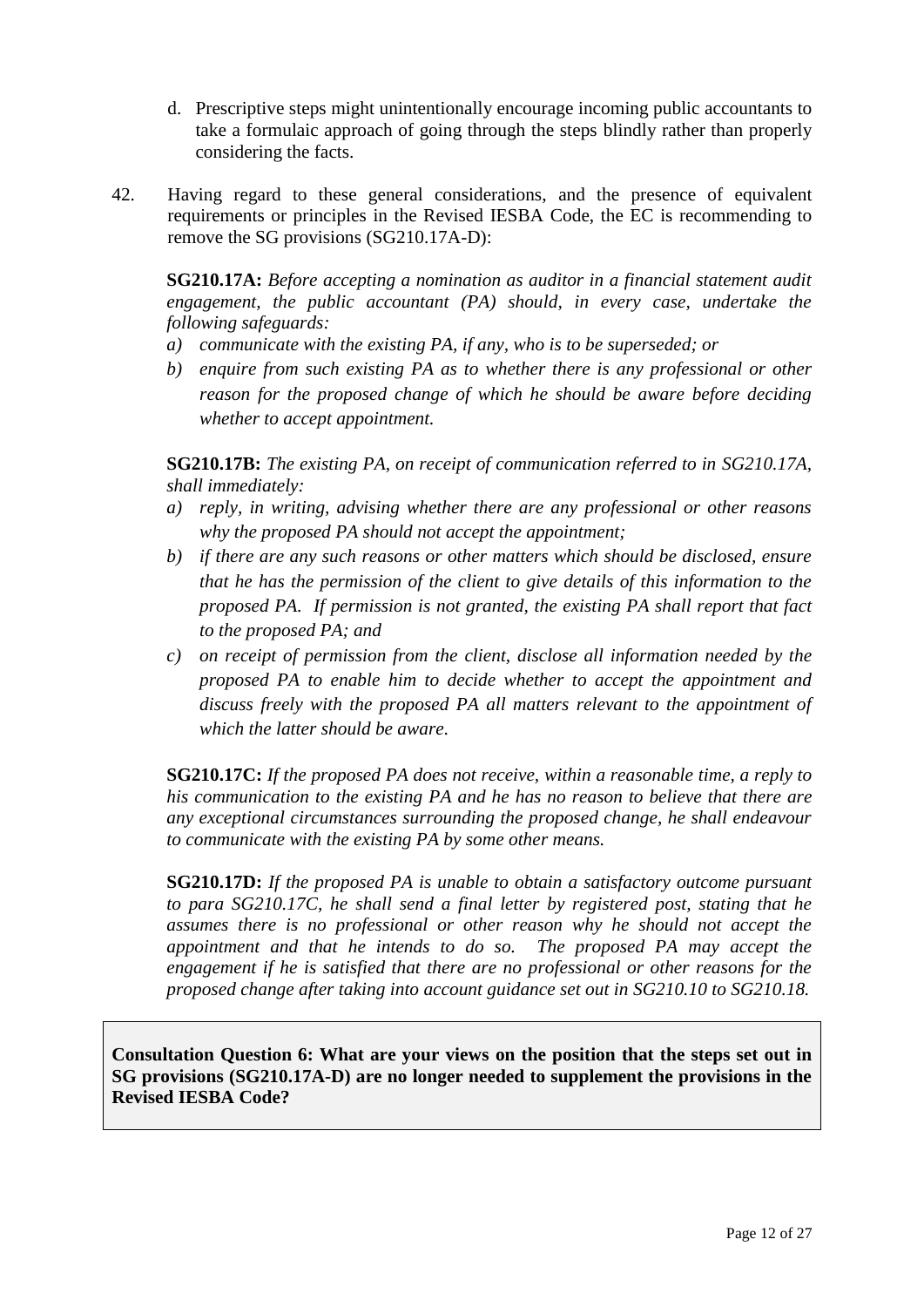#### **Consultation Issue 7: Accounting and Bookkeeping Services**

- 43. Assisting an audit client with matters such as preparing accounting records or financial statements may threaten independence as they may create a self-review threat. Hence, this is generally not allowed except for very limited 'routine' or 'mechanical' services that an auditor may provide to an audit client if certain safeguards are in place.
- 44. The 2009 Singapore Code states that an audit firm and its network firm must not provide accounting and book-keeping services to a public or listed client but may provide such services to divisions or subsidiaries of their public or listed audit clients provided the situation meets certain criteria.
- 45. One of the criteria is that the fee to be received by the firm or network firm must be clearly insignificant. An SG provision (SG290.172A) defines "clearly insignificant" using a "bright-line" test. The EC considers that this SG provision is no longer necessary because the Revised IESBA Code no longer includes the criterion on the significance of the fee. Instead, the key criterion is whether the divisions or related entities for which the service is provided are material to the financial statements of the client. Further, the EC considers that testing the materiality of the divisions or related entities is sufficient without the need to assess the significance of the fee to the firm and network, as in this area it makes sense for the focus to be on impact of the services on the financial statements rather than on the fee received by the audit firm.

**Consultation Question 7: What are your views on the proposal to not retain the test and guidance relating to the significance of the fee given to a firm and network firm for the provision of accounting and bookkeeping services in circumstances where this is permitted, as set out in SG290.172A?**

#### **Consultation Issue 8: Recruitment Services**

- 46. If an audit firm helps an audit client to recruit a senior manager, especially someone who can affect the financial information to be audited, it may threaten the auditor's independence because it may create current or future self-interest, familiarity or intimidation threats.
- 47. The 2009 Singapore Code specifies the positions for which an auditor must not provide recruitment services to an audit client, under an SG provision (SG290.203A) that was inserted to bring clarity to the principles in the 2006 IESBA Code. These specific prohibitions were carried over from the 2002 ACRA Code of Ethics. While the 2006 IESBA Code did not set out any specific prohibitions, the Revised IESBA Code is clearer about the types of positions in PIEs that auditors should not provide recruitment services for:

#### *Audit clients that are public interest entities*

**290.215:** *A firm shall not provide the following recruiting services to an audit client that is a public interest entity with respect to a director or officer of the entity or senior management in a position to exert significant influence over the preparation of*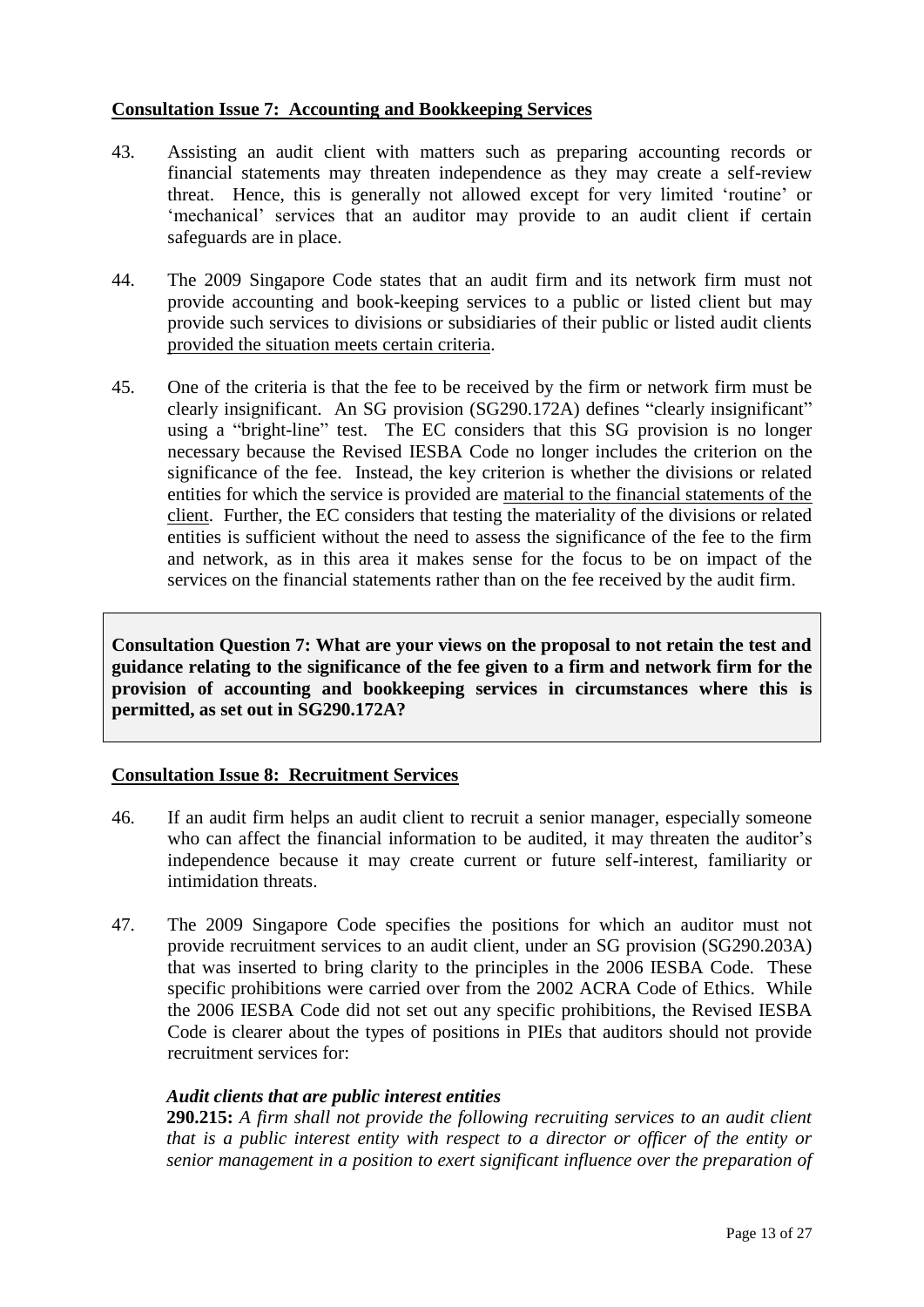*the client's accounting records or the financial statements on which the firm will express an opinion:*

- *• Searching for or seeking out candidates for such positions; and*
- *Undertaking reference checks of prospective candidates for such positions*.
- 48. The EC considered that as the profession is now more familiar with principles-based standards and with the Revised IESBA Code being clearer, the SG provision is no longer necessary and should not be retained.

**Consultation Question 8: What are your views on the proposal to not retain the SG provision (SG290.203A) that prohibits provision of certain recruitment services to PIE clients given that the Revised IESBA Code has clarified the types of positions in the PIE clients, which if recruited by the audit firm, would give rise to independence threats?** 

#### **Consultation Issue 9: Custody of Client Assets**

- 49. The 2006 IESBA Code states that a professional accountant should not assume custody of client monies or other assets unless permitted to do so by law and, if so, in compliance with any additional legal duties imposed on a public accountant holding such assets. It also states that holding client assets may threaten compliance with the Code's fundamental principles, and suggest safeguards that professional accountants should put in place when entrusted with client monies or other assets.
- 50. An SG provision (SG270.1A) was included in the 2009 Singapore Code because it was considered that the 2006 IESBA Code was ambiguous about whether a complete prohibition on accountants assuming custody of client assets and monies was intended, and because a complete ban would have prevented accounting entities from providing existing services, such as payroll services. The intent of SG270.1A was to make it clear that accounting entities may continue to provide such services in circumscribed areas (accounting-related, corporate secretarial and regulated financial services) provided they comply with the relevant laws that apply to all entities providing such services. The Revised IESBA Code contains no significant amendments to this provision and the EC proposes to retain SG270.1A

**Consultation Question 9: What are your views on the proposal to retain the SG provision (SG270.1A) on Custody of Client Assets?** 

#### **Consultation Issue 10: Related Entities**

- 51. An audit firm (and its network) must be independent of an audit client's related entities in certain respects. The Revised IESBA Code contains a change to when an auditor must be independent of the related parties of a non-listed client.
- 52. Under the 2009 Singapore Code:
	- a. In the case of a listed or public company client, the audit and network firm must consider the interests and relationships that involve all of the client's related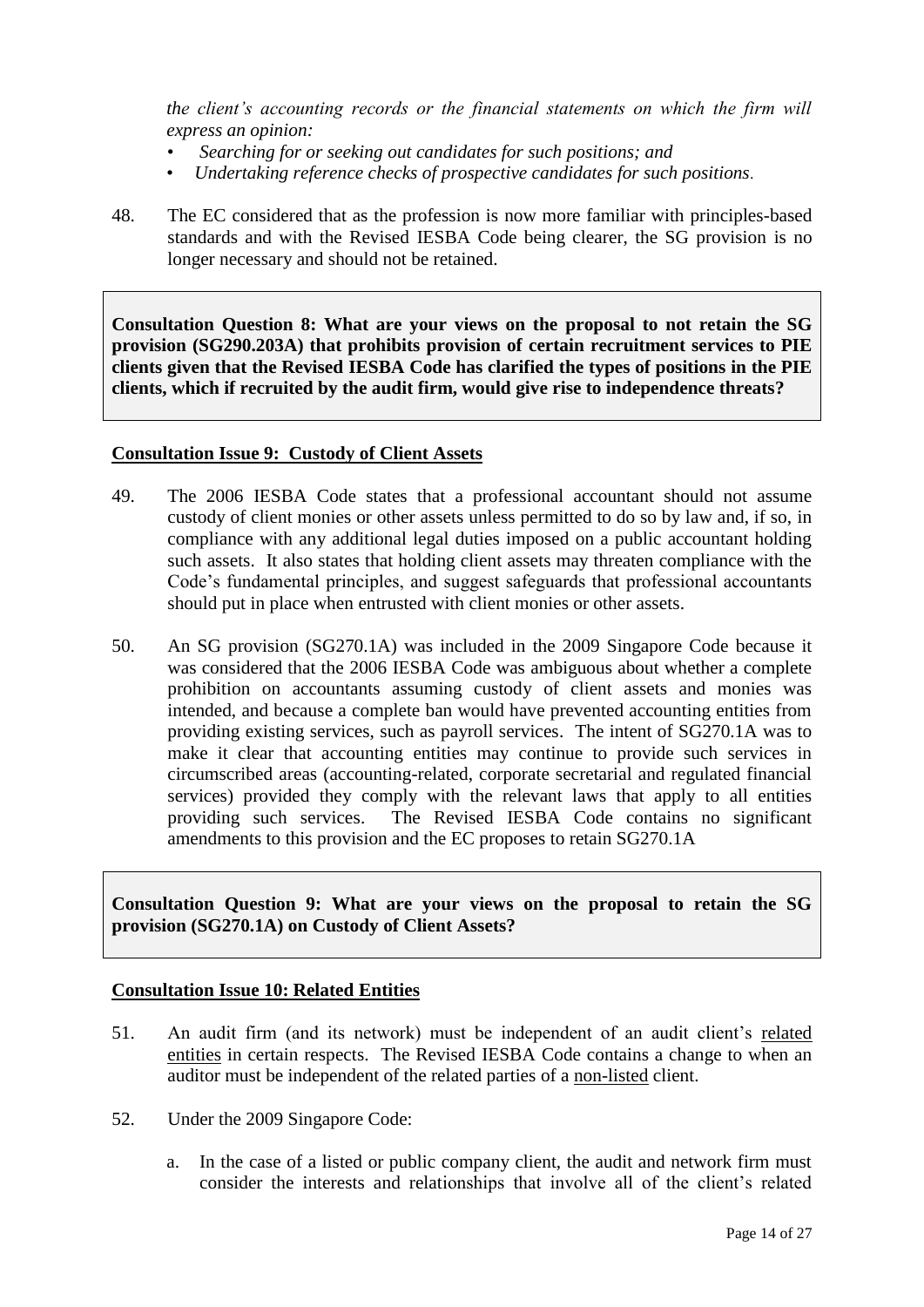entities<sup>9</sup> (when the client is a listed or public company the definition of client always includes its related entities).

- b. For all other clients, when the assurance team has reason to believe that a related entity is relevant to the evaluation of the firm's independence of the client, the assurance team should consider that related entity when evaluating independence and applying appropriate safeguards [Thus, the matter is open to assurance team to decide whether to apply safeguards or not].
- 53. Under the Revised IESBA Code, the situation for listed entities (i.e. not all public interest entities) is the same - references to an audit client include the client's related entities (unless otherwise stated) $^{10}$ .
- 54. The situation for all other clients will be different, in that there will now be situations when the auditor must consider certain of the client's related entities:
	- a. **References to an audit client include related entities over which the client has direct or indirect control** and not all related entities (which are defined in the Revised IESBA  $Code<sup>11</sup>$ , for example, it does not include parent or "sister" entities**.**
	- b. When the audit team knows or has reason to believe that a relationship or circumstance involving another related entity of the client is relevant to the evaluation of the firm's independence from the client, the audit team shall include that related entity when identifying and evaluating threats to independence and applying appropriate safeguards.
- 55. The EC considered that the principle in the Revised IESBA Code is sound in that the identification and evaluation of threats to independence is also important for audit clients that are non-listed entities. For very large non-PIE audit clients, the EC felt that the change might not affect them significantly as these companies could have foreign subsidiaries for example in the United States, which are already subjected to existing Securities and Exchange Commission requirements on the provision of nonaudit services. [Thus the impact of the change in terms of limiting the choice of accounting firms that such large non-PIE audit clients could engage for non-audit services might not be that great.]

<sup>9</sup> Paragraph 290.34

 $\frac{10}{11}$  Paragraph 290.27

Related Entity: An entity that has any of the following relationships with the client:

<sup>(</sup>a) An entity that has direct or indirect control over the client if the client is material to such entity;

<sup>(</sup>b) An entity with a direct financial interest in the client if that entity has significant influence over the client and the interest in the client is material to such entity;

<sup>(</sup>c) An entity over which the client has direct or indirect control;

<sup>(</sup>d) An entity in which the client, or an entity related to the client under (c) above, has a direct financial interest that gives it significant influence over such entity and the interest is material to the client and its related entity in (c); and

<sup>(</sup>e) An entity which is under common control with the client (a "sister entity") if the sister entity and the client are both material to the entity that controls both the client and sister entity.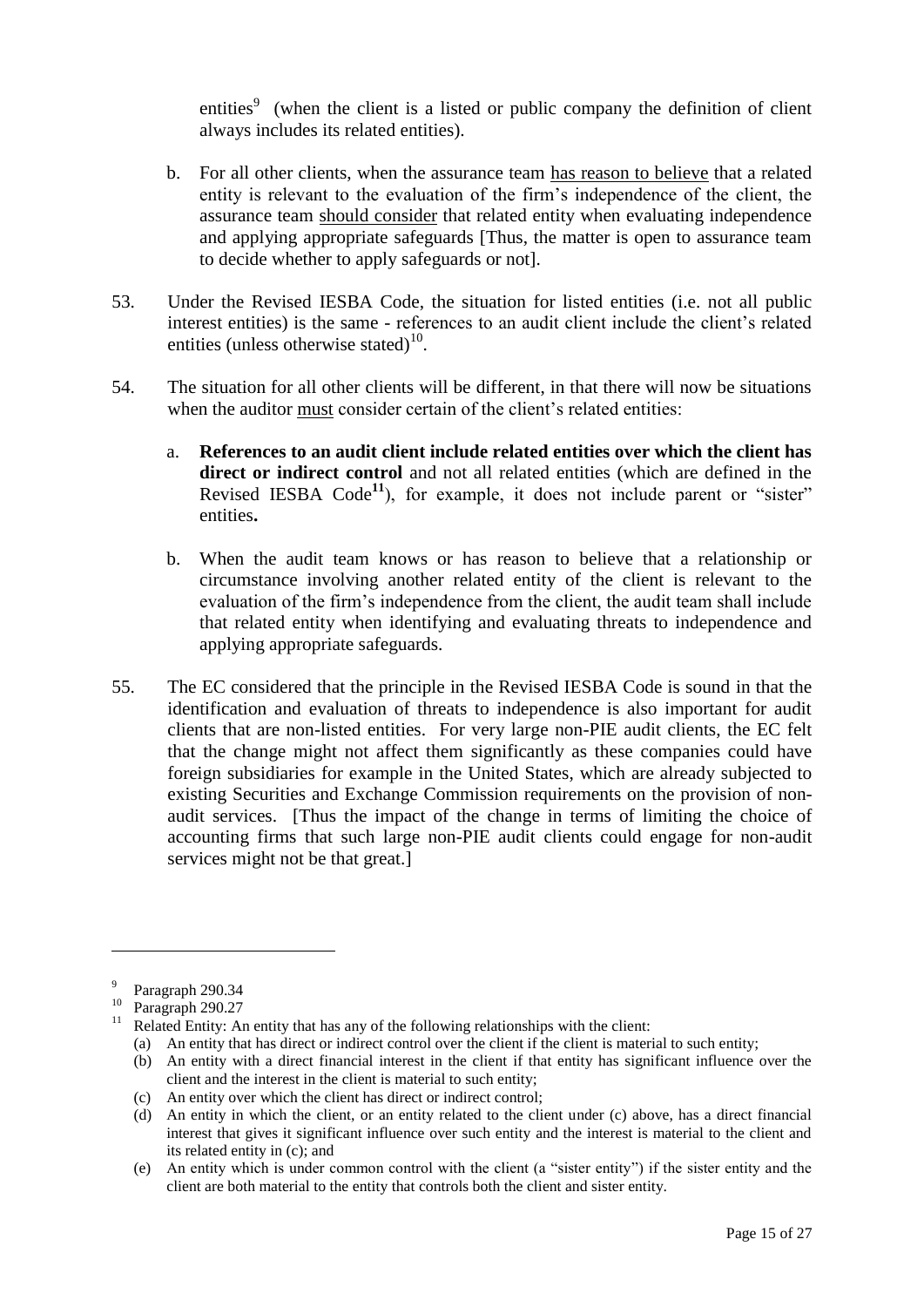56. The EC is proposing to adopt the Revised IESBA Code in keeping as close as possible to the international standard but would like to hear comments on how this particular rule would affect the non-PIE and audit firms alike.

**Consultation Question 10: What in your views are the impact of adopting the provision in the Revised IESBA (290.27) which defines an audit client, in the case of a non-listed client, as including certain related entities for the purpose of identifying and evaluating threats to independence in referring non-listed audit clients?** 

#### **Consultation Issue 11: Cross-References**

- 57. The EC proposes to remove the following paragraphs which merely make crossreferences to other relevant paragraphs, as they are not strictly necessary, i.e. in line with the preference not to include Singapore additions unless necessary:
	- a. **SG240.3A**  Contingent Fees
	- b. **SG260.3A**  Gifts and Hospitality
	- c. **SG290.125A -** Loans and Guarantees
	- d. **SG290.152A -** Auditor rotation

**Consultation Question 11: What are your views on the proposal to remove the SG provisions that merely provide cross-references?**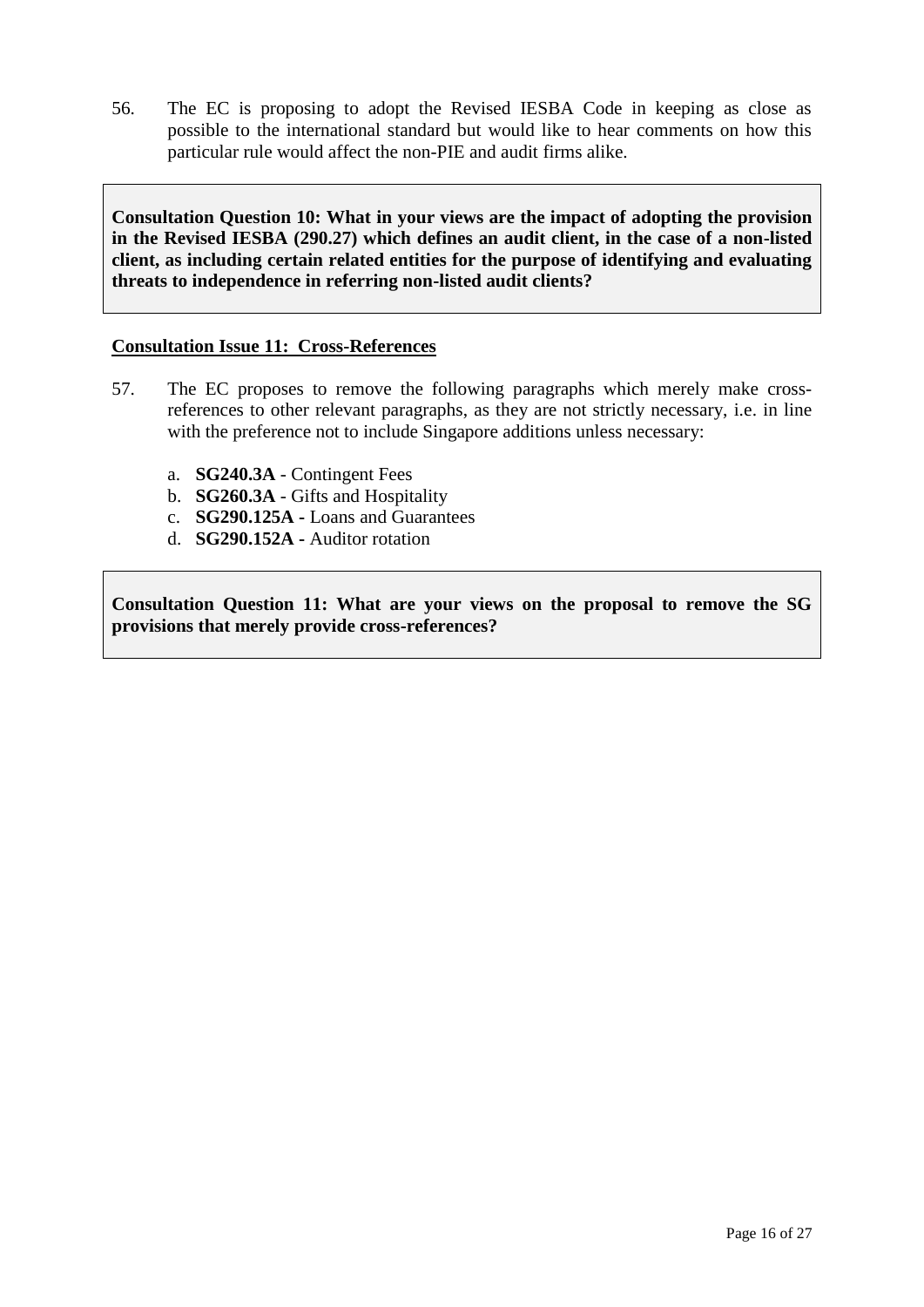### **THREE HOW TO PROVIDE FEEDBACK**

- 58. To help facilitate a productive and focused consultation process, you are encouraged to:
	- Indicate your name and organisation (if any);
	- Focus on the questions for feedback; and
	- Give your comments clearly and concisely.
- 59. If you have general comments on other aspects of the 2009 Singapore Code that you think should be changed in accordance with revisions of the Revised IESBA Code, please include these in a separate section and indicate the specific paragraphs of the Code that you are referring to.
- 60. Please note that the feedback received may be made public unless confidentiality is specifically requested for all or part of the submission.
- 61. The consultation exercise ends on 10 January 2014.
- 62. Please send your feedback by e-mail to: ACRA\_Consultation@acra.gov.sg. Please indicate "Public Consultation on Code of Professional Conduct and Ethics" in the subject line.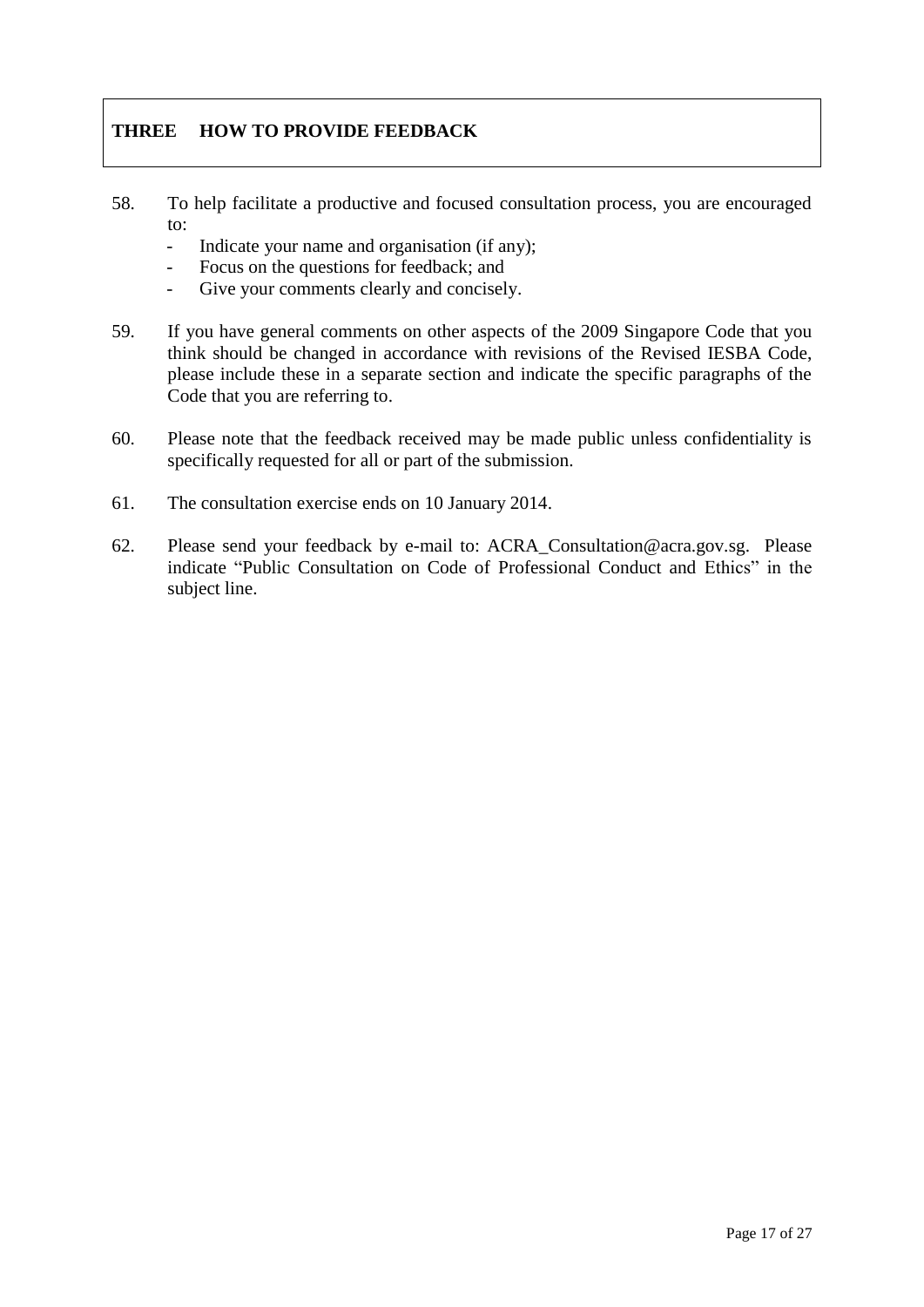## **APPENDIX SUMMARY OF OTHER KEY CHANGES IN REVISED IESBA CODE**

- 1. The following description of changes to the Revised IESBA Code of Ethics is based on documents prepared by the IESBA staff, with some additional explanation.
- 2. The key changes (other than those mentioned above in the consultation paper) are highlighted here so as to give the public accounting profession advance notice especially given that some may result in a need to change processes and practices, for example there are new independence requirements which affect the kind of nonassurance services an auditor may provide a client.
- 3. The EC proposes that these amendments should be adopted without amendment or supplementary SG provisions because they are integral to the Revised IESBA Code. Respondents are nevertheless welcome to provide any comments on the revisions relating to implementation or the need for guidance.

#### **Changes to the Structure of the Code: Review Engagements and Other Assurance Engagements**

- 4. Under the Revised IESBA Code, reviews of financial statements will be subject to the same independence requirements that apply to audits. The requirements for audits and reviews will be set out in section 290. This differs from the 2006 IESBA Code which had separate sections for the independence requirements for audits and reviews of financial statements.
- 5. The independence requirements for assurance engagements that are not audit or review engagements are set out separately in section 291.
- 6. Under the proposed amendments to the Accountants Act, all reviews would come under ACRA's oversight and some other assurance services intended to be relied on by third parties may also come under ACRA's oversight. Hence, ACRA intends to adopt sections 290 and 291 of the Revised IESBA Code.

#### **Changes to Drafting Conventions**

- 7. The Revised IESBA Code includes many new drafting conventions. For example:
	- a. "Shall" replaces words like "should" to impose a requirement on the professional accountant or firm to comply with the specific provision in which "shall" has been used.
	- b. Consistent usage of "consider", "evaluate" and "determine", to make clear what an auditor must do:
		- i. "Consider" will be used where the accountant is required to think about several matters;
		- ii. "Evaluate" will be used when the accountant has to assess and weigh the significance of a matter; and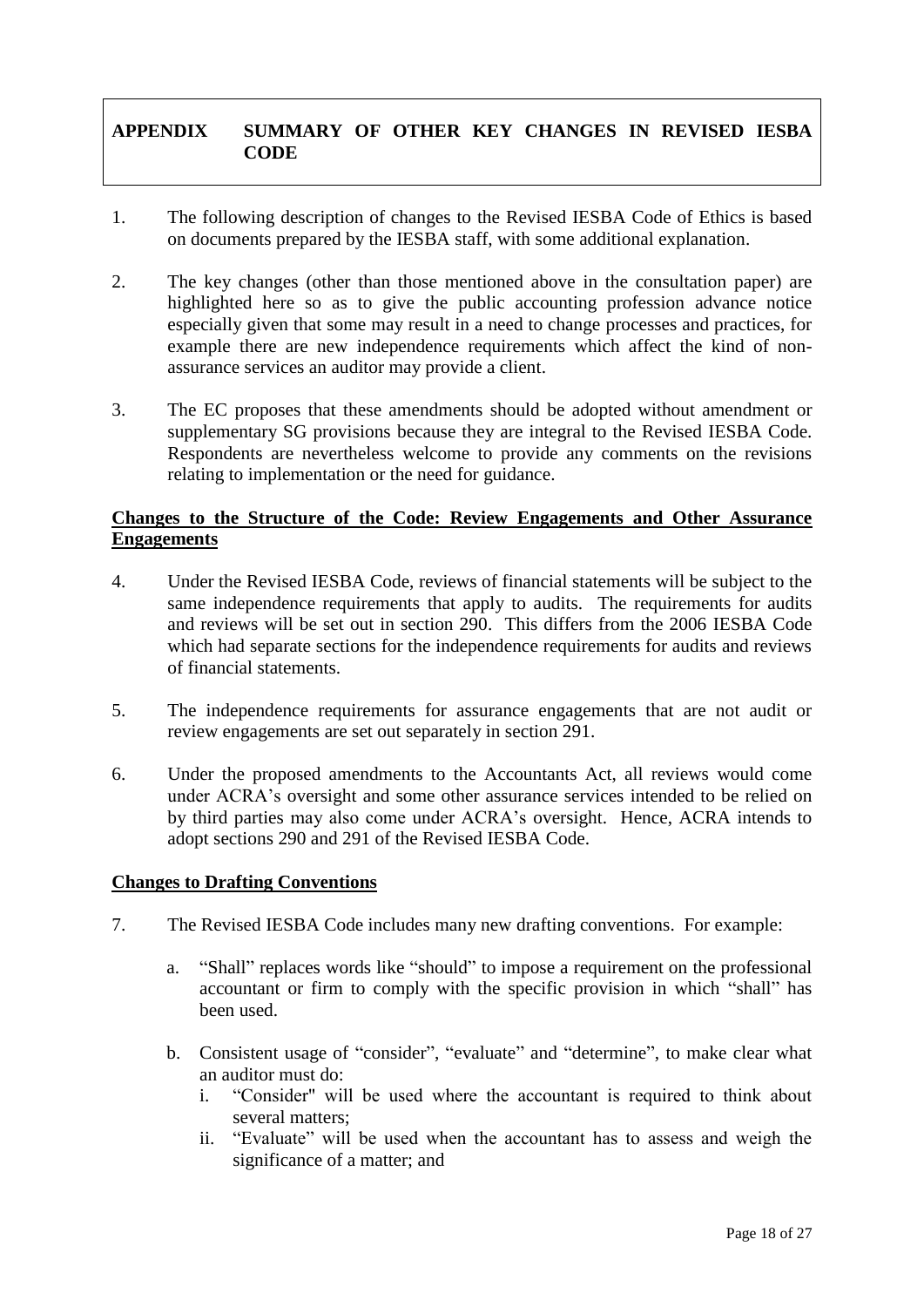iii. "Determine" will be used when the accountant has to conclude and make a decision.

#### **Changes to the Conceptual Framework of the Code**

- 8. The 2006 IESBA Code is based on a conceptual framework of key principles, identification of threats to the principles and the application of principles.
- 9. The Revised IESBA Code includes an enhanced explanation of the conceptual framework approach  $(100.1 - 100.11)$ . For example, "clearly insignificant" has been replaced by "acceptable level" and this phrase has been defined  $12$ . So, for example, an auditor must apply safeguards to reduce any threats to an "acceptable level". Previously, an auditor had to consider whether to apply safeguards if a threat was other than "clearly insignificant".

#### **Threats to Compliance with the Fundamental Principles**

1

10. The Revised IESBA Code's descriptions of the "threats" to the fundamental principles (100.12) are clearer about the possible impact on the principles, and contain clearer examples of the circumstances that create such threats (200.3). The table below shows examples of these changes.

| <b>Self-Interest Threat</b>                                                                                                                                                                                                                                                                                                                                                                                                                                                                                     |                                                                                                                                                                                                                                                                                                                                                                                                                                                                                                                                                                                         |  |
|-----------------------------------------------------------------------------------------------------------------------------------------------------------------------------------------------------------------------------------------------------------------------------------------------------------------------------------------------------------------------------------------------------------------------------------------------------------------------------------------------------------------|-----------------------------------------------------------------------------------------------------------------------------------------------------------------------------------------------------------------------------------------------------------------------------------------------------------------------------------------------------------------------------------------------------------------------------------------------------------------------------------------------------------------------------------------------------------------------------------------|--|
| 2009 Singapore Code (100.10 & 200.4-8)                                                                                                                                                                                                                                                                                                                                                                                                                                                                          | Revised IESBA Code (100.12 & 200.4-8)                                                                                                                                                                                                                                                                                                                                                                                                                                                                                                                                                   |  |
| <b>Description:</b>                                                                                                                                                                                                                                                                                                                                                                                                                                                                                             | Description:                                                                                                                                                                                                                                                                                                                                                                                                                                                                                                                                                                            |  |
| May occur as a result of the financial or                                                                                                                                                                                                                                                                                                                                                                                                                                                                       | The threat that a financial or other interest will                                                                                                                                                                                                                                                                                                                                                                                                                                                                                                                                      |  |
| other interests of a public accountant or of                                                                                                                                                                                                                                                                                                                                                                                                                                                                    | inappropriately influence the professional                                                                                                                                                                                                                                                                                                                                                                                                                                                                                                                                              |  |
| an immediate or close family member.                                                                                                                                                                                                                                                                                                                                                                                                                                                                            | accountant's judgment or behaviour                                                                                                                                                                                                                                                                                                                                                                                                                                                                                                                                                      |  |
| <b>Examples:</b><br>A financial interest in a client or<br>$a_{-}$<br>jointly holding a financial interest with<br>a client<br>b. Undue dependence on total fees from a<br>client<br>c. Having a close business relationship<br>with a client<br>d. Concern about the possibility of losing<br>a client<br>Potential employment with a client<br>e.<br>Contingent fees relating<br>f.<br>to<br>an<br>assurance engagement<br>A loan to or from an assurance client<br>g.<br>or any of its directors or officers | <b>Examples:</b><br>A member of the assurance team having a<br>a.<br>direct financial interest in the assurance<br>client<br>b. A firm having undue dependence on total<br>fees from a client<br>A member of the assurance team having a<br>$c_{\cdot}$<br>significant close business relationship with<br>an assurance client<br>A firm being concerned about<br>$d_{\cdot}$<br>the<br>possibility of losing a significant client<br>A member of the audit team entering into<br>e.<br>employment negotiations with the audit<br>client<br>f.<br>A firm entering into a contingent fee |  |
|                                                                                                                                                                                                                                                                                                                                                                                                                                                                                                                 | arrangement relating to<br>an<br>assurance<br>engagement                                                                                                                                                                                                                                                                                                                                                                                                                                                                                                                                |  |

 $12$  Acceptable level: A level at which a reasonable and informed third party would be likely to conclude, weighing all the specific facts and circumstances available to the professional accountant at that time, that compliance with the fundamental principles is not compromised.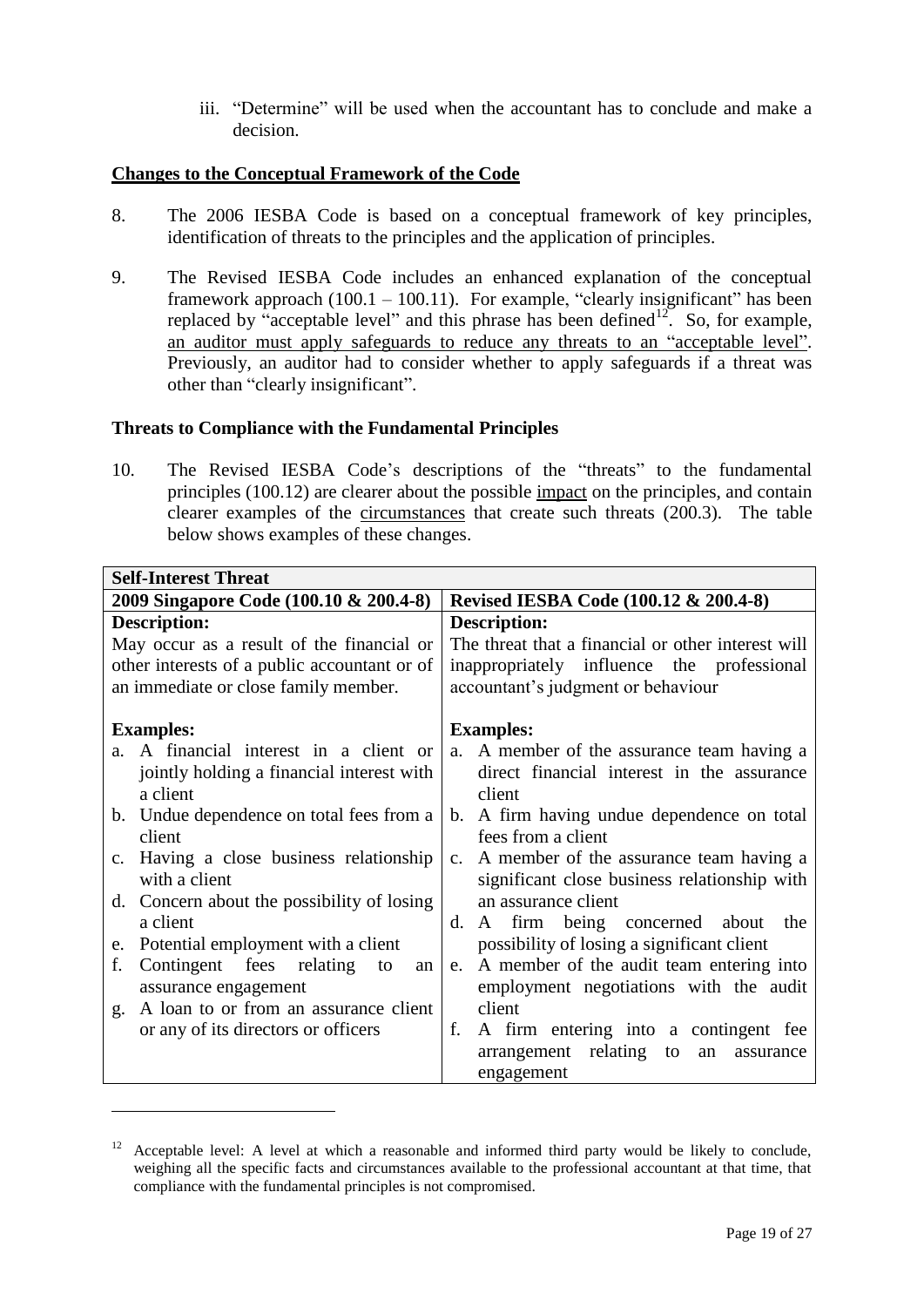|                    | g. A professional accountant discovering a<br>significant error when evaluating the results<br>of a previous professional service<br>performed by a member of the professional<br>accountant's firm |
|--------------------|-----------------------------------------------------------------------------------------------------------------------------------------------------------------------------------------------------|
| Calf Raview Threat |                                                                                                                                                                                                     |

| OCIL INCYICW THITCAL                               |                                                         |  |
|----------------------------------------------------|---------------------------------------------------------|--|
| <b>2009 Singapore Code</b>                         | <b>Revised IESBA Code</b>                               |  |
| <b>Description:</b>                                | <b>Description:</b>                                     |  |
| May occur when a previous judgment                 | The threat that a professional accountant will          |  |
| needs to be re-evaluated by the public             | not appropriately evaluate the results of a             |  |
| accountant responsible for that judgment.          | previous judgment made or service performed             |  |
|                                                    | by the professional accountant, or by another           |  |
| <b>Example:</b>                                    | individual within the professional accountant's         |  |
| a. The discovery of a significant error            | firm or employing organization, on which the            |  |
| during a re-evaluation of the work of              | accountant will rely when forming a judgment            |  |
| the public accountant                              | as part of providing a current service.                 |  |
| Reporting on the operation of financial<br>b.      |                                                         |  |
| systems after being involved in their              | <b>Example:</b>                                         |  |
| design or implementation                           | A firm issuing an assurance report on the<br>a.         |  |
| Having prepared the original data used<br>c.       | effectiveness of the operation of financial             |  |
| to generate records that are the subject           | systems after designing or implementing                 |  |
| matter of the engagement                           | the systems                                             |  |
| A member of the assurance team<br>d.               | A firm having prepared the original data<br>b.          |  |
| being, or having recently been, a                  | used to generate records that are the subject           |  |
| director or officer of that client                 | matter of the assurance engagement                      |  |
| A member of the assurance team<br>e.               | A member of the assurance team being, or<br>$c_{\cdot}$ |  |
| recently<br>being,<br>having<br><b>or</b><br>been, | having recently been, a director or officer             |  |
| employed by the client in a position to            | of the client                                           |  |
| exert direct and significant influence             | A member of the assurance team being, or<br>d.          |  |
| subject matter of the<br>the<br>over               | having recently been, employed by the                   |  |
| engagement                                         | client in a position to exert significant               |  |
| Performing a service for a client that<br>f.       | influence over the subject matter of the                |  |
| directly affects the subject matter of             | engagement                                              |  |
| the assurance engagement                           | The firm performing a service for an<br>e.              |  |
|                                                    | assurance client that directly affects the              |  |
|                                                    | subject matter information of the assurance             |  |
|                                                    | engagement                                              |  |
|                                                    |                                                         |  |
| <b>Advocacy Threat</b>                             |                                                         |  |
|                                                    |                                                         |  |

| <b>2009 Singapore Code</b>                      | <b>Revised IESBA Code</b>                                                                                                                                                           |
|-------------------------------------------------|-------------------------------------------------------------------------------------------------------------------------------------------------------------------------------------|
| <b>Description:</b>                             | <b>Description:</b>                                                                                                                                                                 |
|                                                 | May occur when a public accountant The threat that a professional accountant will<br>promotes a position or opinion to the point   promote a client's or employer's position to the |
| that subsequent objectivity may<br>compromised. | be point that the professional accountant's<br>objectivity is compromised.                                                                                                          |
|                                                 |                                                                                                                                                                                     |
| <b>Example:</b>                                 | <b>Example:</b>                                                                                                                                                                     |
|                                                 | a. Promoting shares in a listed entity a. The firm promoting shares in an audit client                                                                                              |
|                                                 | when that entity is a financial $\vert b$ . A professional accountant acting as an                                                                                                  |
| statement audit client                          | advocate on behalf of an audit client in                                                                                                                                            |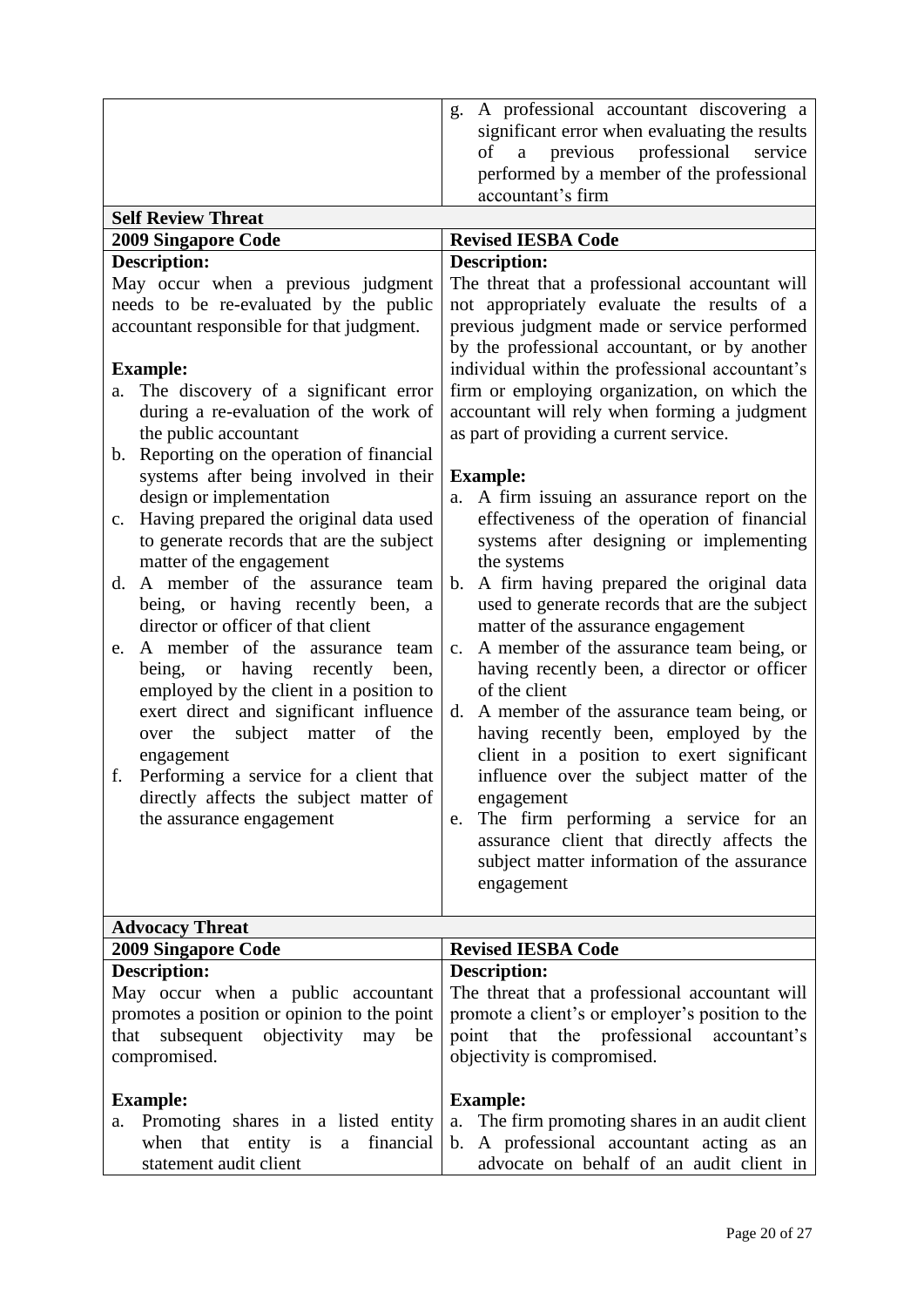b. Acting as an advocate on behalf of an assurance client in litigation or disputes with third parties

#### **Changes to General Requirements in the Code**

#### **Enhanced documentation requirement**

- 11. As part of the new drafting conventions, the Revised IESBA Code's provisions on what auditors need to document about their independence decisions are clearer and use the word "*shall"* instead of "*should"* which makes clear that documentation is required. They also require documentation of significant analysis of independence issues even if the auditor finally concluded that safeguards were unnecessary:
	- a. The 2009 Singapore Code states that auditors *should* document their decisions to accept or continue assurance engagements even though they have identified threats to independence which are "not clearly insignificant" (290.40). The documentation should describe the threats and the safeguards applied to reduce the threats to an acceptable level.
	- b. The Revised IESBA Code (290.29) states that an auditor *shall* document conclusions regarding compliance with independence requirements, and the substance of any relevant discussions that support those conclusions. Accordingly:
		- i. When safeguards are required to reduce a threat to an acceptable level, the auditor shall document the nature of the threat and the safeguards in place or applied that reduce the threat to an acceptable level; and
		- ii. When a threat required significant analysis to determine whether safeguards were necessary and the professional accountant concluded that they were not because the threat was already at an acceptable level, the auditor shall document the nature of the threat and the rationale for the conclusion.

#### **Management Responsibilities**

- 12. Auditors should not assume an audit client's management responsibilities because it creates self-review, self-interest and familiarity threats. The need to avoid doing so is the reason behind some of the independence requirements in the 2009 Singapore Code, for example the restrictions on providing internal audit services to audit clients.
- 13. The Revised IESBA Code introduces new paragraphs specifically dealing with "Management Responsibilities", which more clearly describe the existing principle that auditors shall not assume a management responsibility for an audit client (see  $290.162 - 166$ ). Auditors should consider whether there is a threat to this principle even if it is not mentioned in the Code's provisions on specific areas.
- 14. The paragraphs on management responsibilities describe the activities that would be, and would not be, generally regarded as a management responsibility, and require the firm to be satisfied regarding certain responsibilities that management must accept in order to avoid the risk of the firm assuming a management responsibility when providing non-assurance services to an audit client.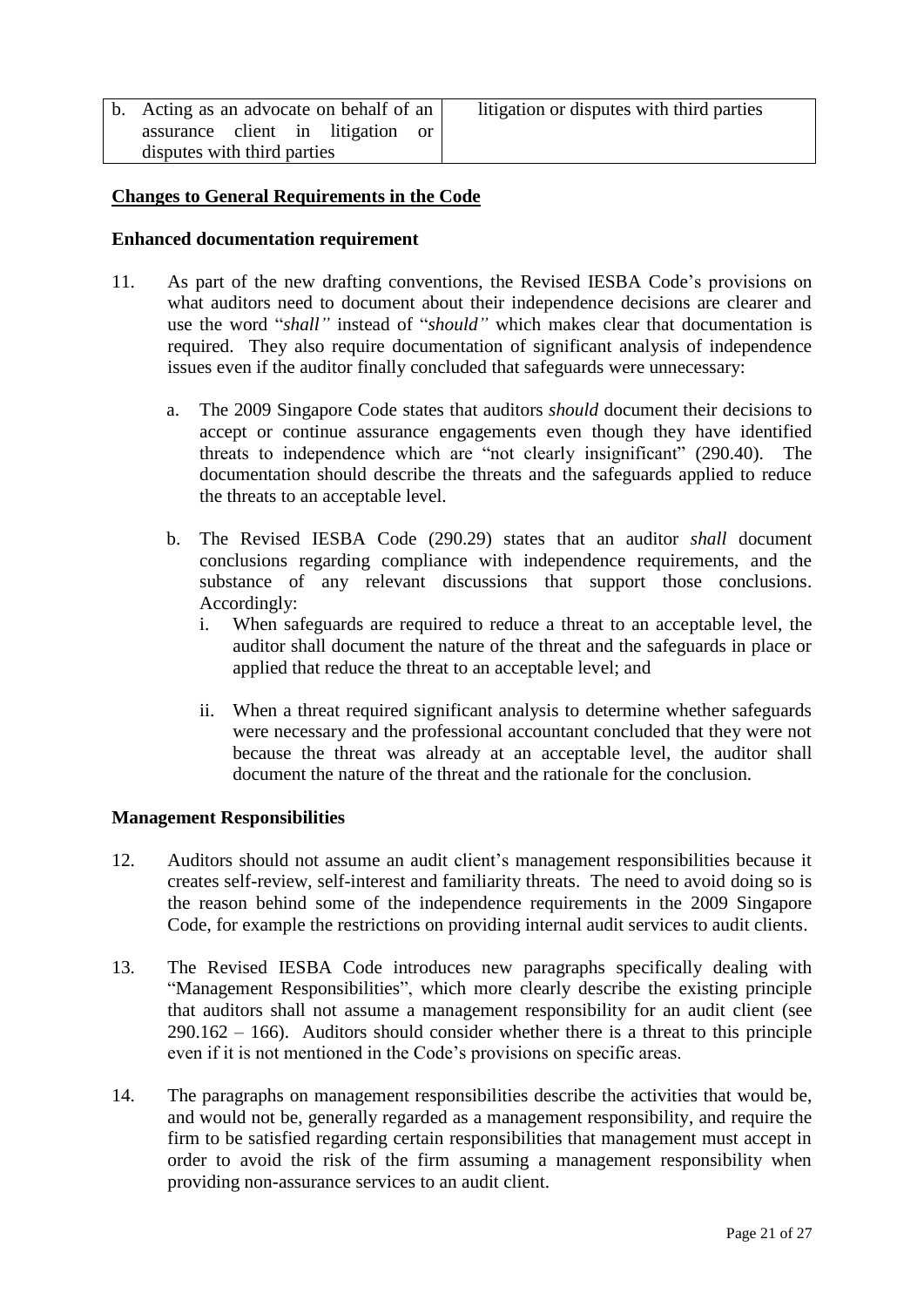#### **Mergers and Acquisitions**

- 15. When an auditor's client acquires, or merges with, another entity, the auditor needs to assess whether this will create any independence issues. The Revised IESBA Code introduces a new section on what the auditor must do when, as a result of a merger or acquisition, an entity becomes a related entity of an audit client  $(290.33 - 38)$ , thus requiring the auditor to assess and react to independence issues accordingly.
- 16. In such situations, the auditor has two options: to continue to be the auditor but terminate any interests or relationships not permitted under the Revised IESBA Code by the date of the merger or acquisition, or, resign as auditor. The Revised IESBA Code sets out when each option is required and also the steps that must be undertaken if there is good reason why a transition can only be made after the effective date of the merger or acquisition.

#### **Changes Relating to Application of the Revised IESBA Code in Specific Areas**

#### **Taxation Services**

- 17. The 2009 Singapore Code (based on the 2006 IESBA Code) notes that a broad variety of tax assignments are available and are generally not seen to create threats to independence.
- 18. The Revised IESBA Code identifies ways in which certain tax services can threaten auditor independence and states the types of taxation services that are permitted, permitted if safeguards are in place, or not permitted  $(290.181 - 194)$ . Thus these changes may have an impact on current practice in Singapore and public accountants should review these carefully.
- 19. The provisions address tax services under four broad headings:
	- a. **Tax return preparation:** does not generally create a threat to independence if management takes responsibility for the returns including any significant judgments made.
	- b. **Tax calculations for the purposes of preparing the accounting entries**:
		- i. Creates a self-review threat if it will be subsequently audited by the firm, the significance of which depends on several factors, and which several safeguards may address.
		- ii. For PIE audit and review clients, a firm shall not prepare tax calculations of current and deferred tax liabilities (or assets) for the purpose of preparing accounting entries that are material to the financial statements on which the firm will express an opinion, except in emergency situations.
	- c. **Tax planning and other advisory services:**
		- i. A self-review threat may be created where the advice will affect matters to be reflected in the financial statements. The existence and significance of any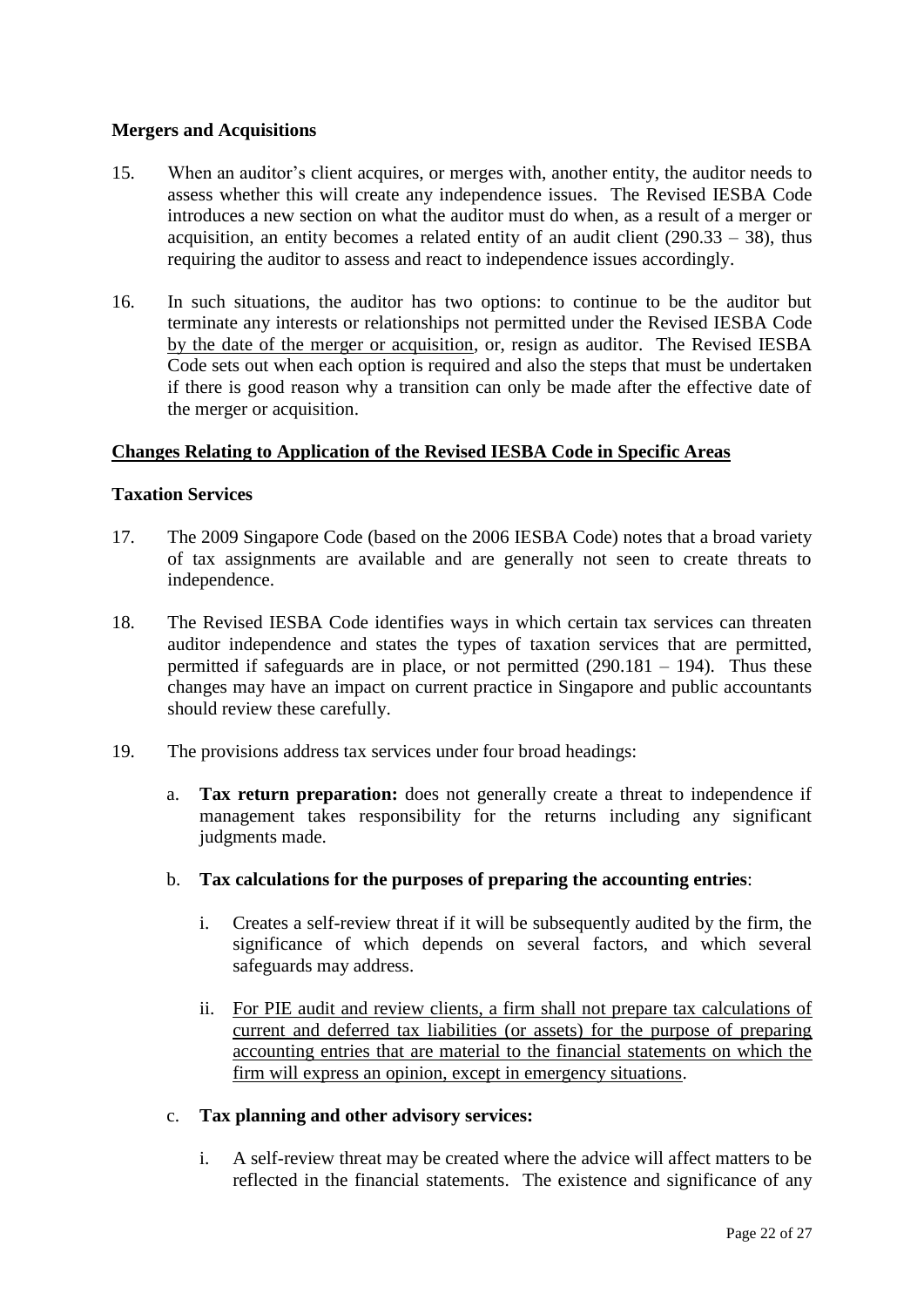threat will depend on several factors and may be addressed by several safeguards.

- ii. A firm shall not provide such tax advice to an audit client where the effectiveness of the tax advice depends on a particular accounting treatment or presentation in the financial statements and:
	- The audit team has reasonable doubt as to the appropriateness of the related accounting treatment or presentation under the relevant financial reporting framework; and
	- The outcome or consequences of the tax advice will have a material effect on the financial statements on which the firm will express an opinion;

because the self-review threat would be so significant that no safeguards could reduce the threat to an acceptable level.

#### d. **Assistance in the resolution of tax disputes:**

- i. An advocacy or self-review threat may be created when the firm represents an audit client in the resolution of a tax dispute once the tax authorities have notified the client that they have rejected the client's arguments on a particular issue and either the tax authority or the client is referring the matter for determination in a formal proceeding. The existence and significance of any threat will depend on several factors and may be addressed by several safeguards.
- ii. Auditors must not act as an advocate for an audit client before a public tribunal or court if the amounts involved are material to the financial statements because the advocacy threat would be so significant that no safeguards could eliminate or reduce the threat to an acceptable level. The firm is not, however, precluded from continuing in an advisory role (for example, responding to specific requests for information, providing factual accounts or testimony about the work performed or assisting the client in analyzing the tax issues) in relation to the hearing of the matter.

#### **Valuation Services**

- 20. A self review threat may be created if an audit firm performs a valuation that will be incorporated into the financial statements that it is auditing.
- 21. Under the 2009 Singapore Code, auditors must not provide clients with valuation services that are material to the financial statements *and* involve a significant degree of subjectivity. Other valuation services may be provided if sufficient safeguards are in place (290.174-179).
- 22. The Revised IESBA Code includes a key change with respect to PIE audit clients. A firm shall not provide valuation services to a *PIE* audit client if the valuations would have a material effect, separately or in the aggregate, on the financial statements  $-i.e.$ regardless of the *subjectivity* involved.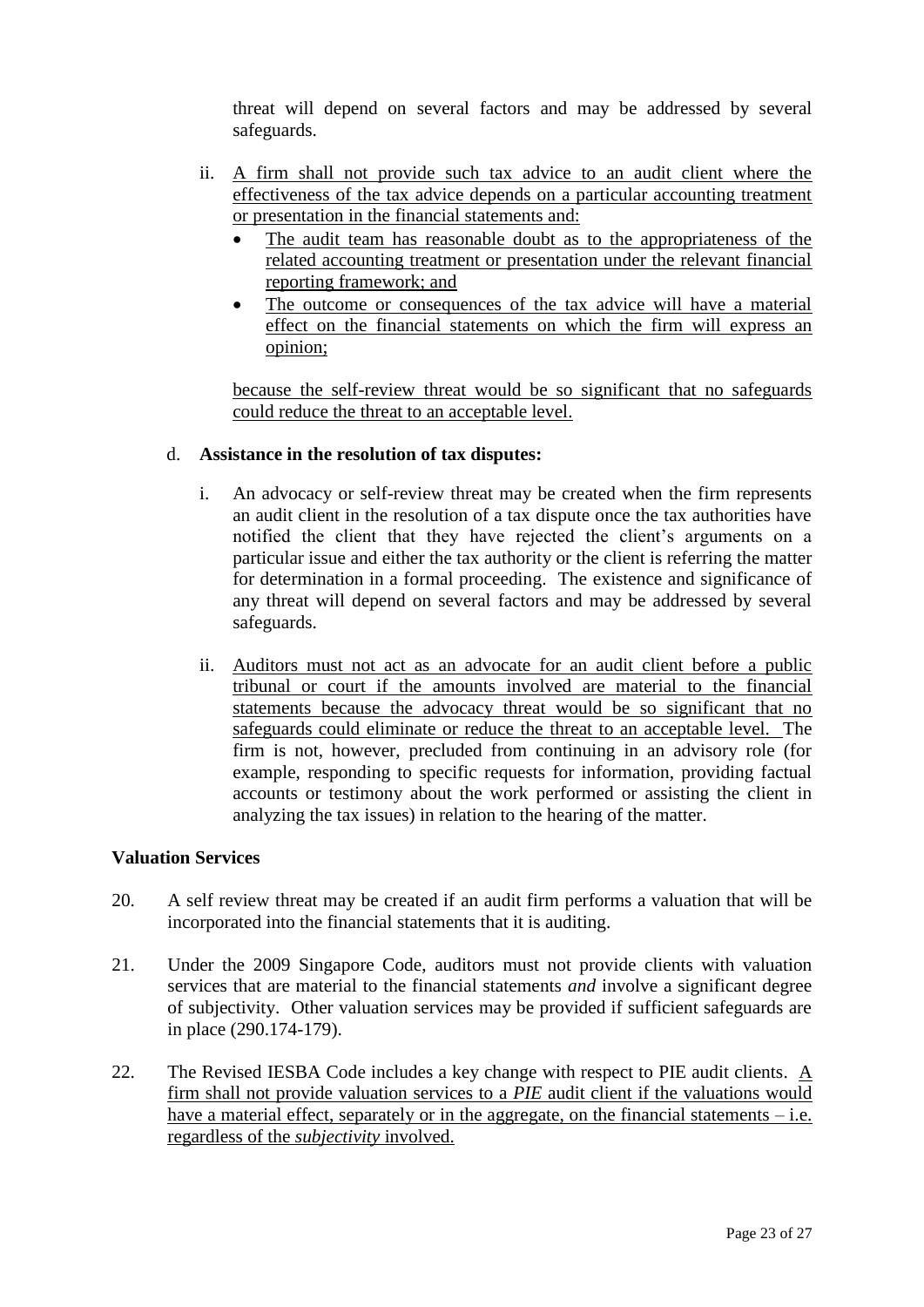#### **Key Audit Partners (KAP) and the provisions that apply to KAP**

- 23. The independence requirements apply variously to the audit firm and its network firms, individuals (such as the public accountant responsible for the audit, i.e. the engagement partner) and the audit team. For example, some requirements apply to the engagement partner but not the other members of the audit team.
- 24. The Revised IESBA Code introduces a new term "Key Audit Partner" (KAP) whom, generally, will be subject to the same independence requirements that currently apply to the engagement partner and engagement quality review partner. For example, the provisions on long association with particular audit clients and employment with former audit clients will apply to any KAP.
- 25. KAPs are defined as: the engagement partner, the individual responsible for the engagement quality control review, and other audit partners, if any, on the engagement team who make key decisions or judgments on significant matters with respect to the audit of the financial statements on which the firm will express an opinion. Depending upon the circumstances and the role of the individuals on the audit, "other audit partners" may include, for example, audit partners responsible for significant subsidiaries or divisions.
- 26. Firms will need to analyse which partners should be regarded as a KAP with respect to an individual audit client.

#### **Long Association with Audit Clients**

- 27. If a senior audit personnel works with the same audit client over a long period of time it may create a familiarity threat.
- 28. Under the 2009 Singapore Code, for listed clients, the engagement partner and the partner responsible for the engagement quality control review should spend no longer than seven years on the same engagement  $(SG290.152A-157)^{13}$ . There is some flexibility in this requirement to cater for situations when continuity is particularly important or where due to the audit firm's size it is difficult to meet the rotation requirement.
- 29. The key changes to the long association requirements in the Revised IESBA Code are:
	- a. The requirements for listed entities apply to all PIEs;
	- b. The PIE requirements extend rotation to all KAPs; and
	- c. In a firm with few people with the necessary knowledge and skill to serve as the KAP, and thus where rotation is not an available safeguard, rotation is not required only when:
		- i. an independent regulator has provided an exemption from partner rotation in such circumstances; and
		- ii. that regulator has provided alternative safeguards, which are applied.

<sup>&</sup>lt;sup>13</sup> The current limit imposed on engagement partners of companies listed on the Singapore Exchange is five years.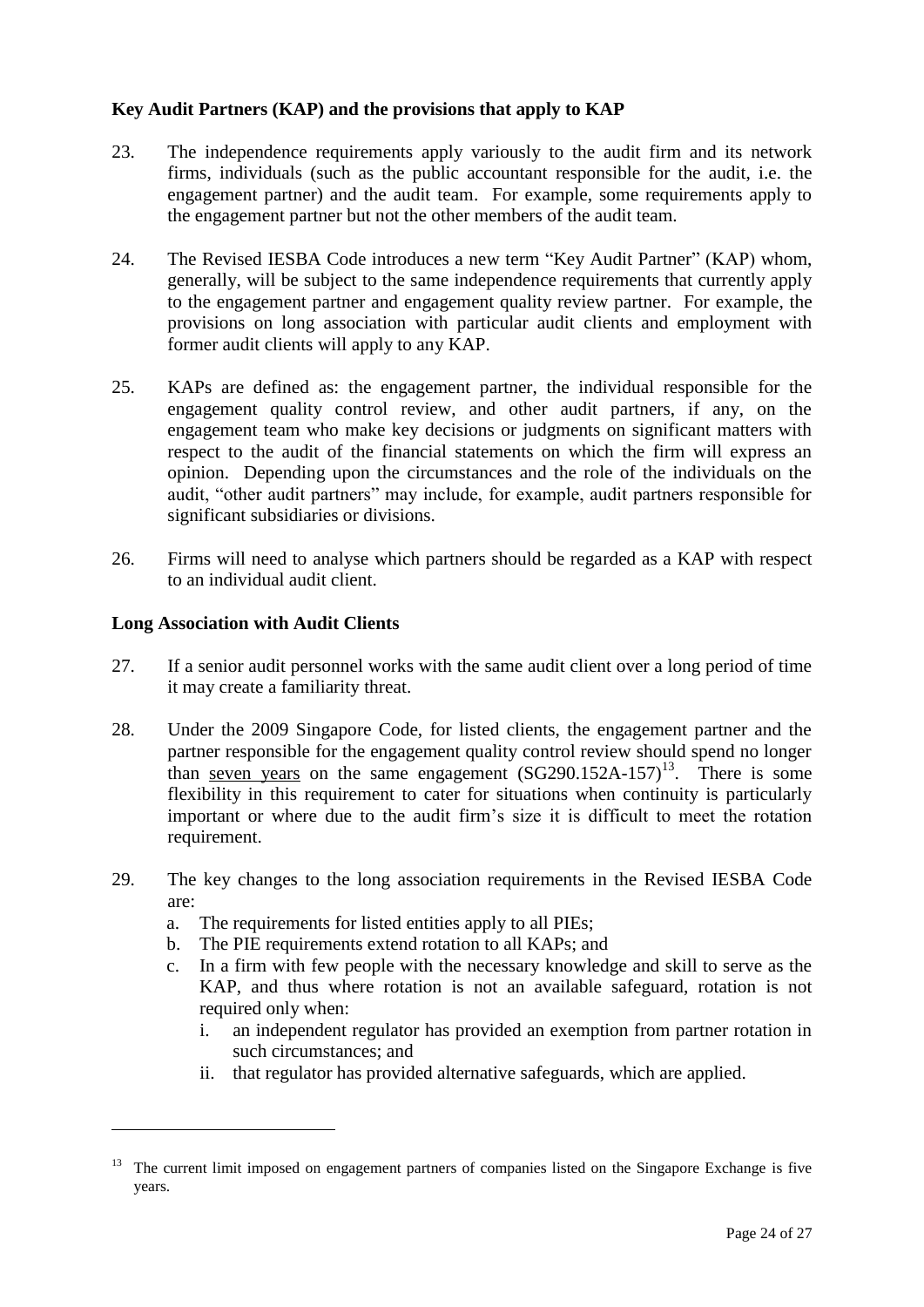30. With respect to whether there should be regulatory exemptions in Singapore from the rotation requirements for smaller firms, the EC considers that it is important for audit firms that service PIE clients to be committed to having the required resources and so does not recommend that such an exemption be provided.

#### **Compensation based on selling of non-audit services to the audit client**

- 31. A self-interest threat is created when a member of an audit team is evaluated on or compensated for selling non-assurance services to the audit client. The Revised IESBA Code introduces new requirements governing this situation:
	- a. A KAP shall not be evaluated on or compensated based on that partner's success in selling non-assurance services to the partner's audit client. This is not intended to prohibit normal profit-sharing arrangements between partners of a firm.
	- b. For other members of the audit team, it is not prohibited but the Revised IESBA Code sets out factors that affect the significance of the threat to independence and if the threat is not at an acceptable level, the compensation plan must be revised or certain safeguards must be applied.

#### **Further Revisions to the Revised IESBA Code**

- 32. In 2013, the IESBA made further revisions to the Revised IESBA Code in the following four areas:
	- i. Conflicts of interest;
	- ii. Breach of a requirement of the IESBA Code;
	- iii. Definition of "engagement team"; and
	- iv. Definition of "those charged with governance" and related changes to the Code.

#### **(i) Conflicts of interest**

- 33. A professional accountant may be faced with a conflict of interest when undertaking a professional activity. This creates a threat to objectivity and may create threats to the other fundamental principles. The Revised IESBA Code provides more comprehensive guidance in identifying, evaluating and managing conflicts of interest. The enhanced guidance provides two situations when conflicts may arise:
	- a. The professional accountant undertakes a professional activity related to a particular matter for two or more parties whose interests with respect to that matter are in conflict; or
	- b. The interests of the professional accountant with respect to a particular matter and the interests of a party for whom the professional accountant undertakes a professional activity related to that matter are in conflict.
- 34. The Revised IESBA Code sets out the requirement for the professional accountant to:
	- a. Identify conflicts of interest across network firms when the professional accountant has reason to believe it may exist or might arise due to interests and relationships of a network firm;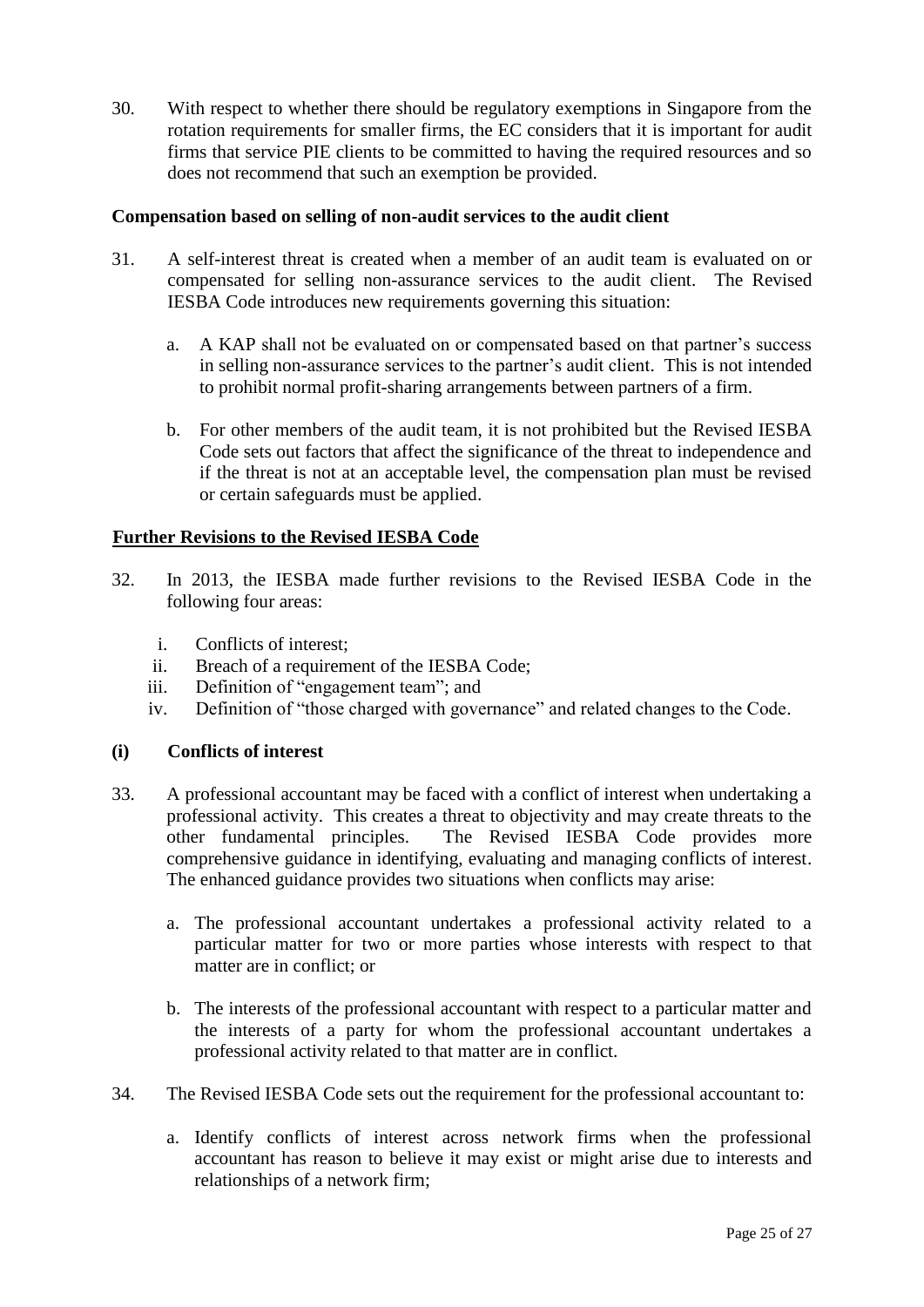- b. Evaluate the significance of the conflict and threats created by performing the professional service; and
- c. Disclose the nature of the conflict of interest and the related safeguards, if any, to clients affected by the conflict and, when safeguards are required to reduce the threat to an acceptable level, to obtain their consent to the professional accountant performing the professional services.

#### **(ii) Breach of a requirement of the IESBA Code**

- 35. This new IESBA guidance provides for a framework that can be applied across jurisdictions to assist those charged with governance, auditors, and regulators in:
	- a. evaluating the significance of the breach and its impact on the professional accountant's ability to comply with the fundamental principles; and
	- b. determining appropriate responses by the professional accountant on whether to report the breach or whether other actions can be taken.
- 36. The key provisions in the Revised IESBA Code call for:
	- a. The audit firm to exercise professional judgment in weighing the significance of the breach and the action to be taken.
	- b. The reporting of breaches to those charged with governance as soon as possible, unless those charged with governance have specified an alternative timing for reporting less significant breaches.
	- c. The audit firm to communicate in writing with those charged with governance all matters discussed to enable their concurrence to be obtained that action can be, or has been, taken to satisfactorily address the consequences of the breach. Where concurrence is not obtained that the action satisfactorily addresses the consequences of the breach, the audit firm shall take steps to terminate the audit engagement.
	- d. The audit firm to document the breach, action taken, key decisions made and all the matters discussed with those charged with governance and any discussions with a member body, relevant regulator or oversight authority. The matters to be documented shall also include the conclusion that, in the firm's professional judgment, objectivity has not been compromised and the rationale for why the action taken satisfactorily addressed the consequences of the breach such that the firm could issue an audit report.

#### **(iii) Definition of "engagement team"**

37. Under the International Auditing and Assurance Standards Board (IAASB)'s International Standard on Auditing (ISA) 610 (Revised 2013), *Using the Work of Internal Auditors*, the external auditors are permitted to use internal auditors to provide direct assistance on the external audit.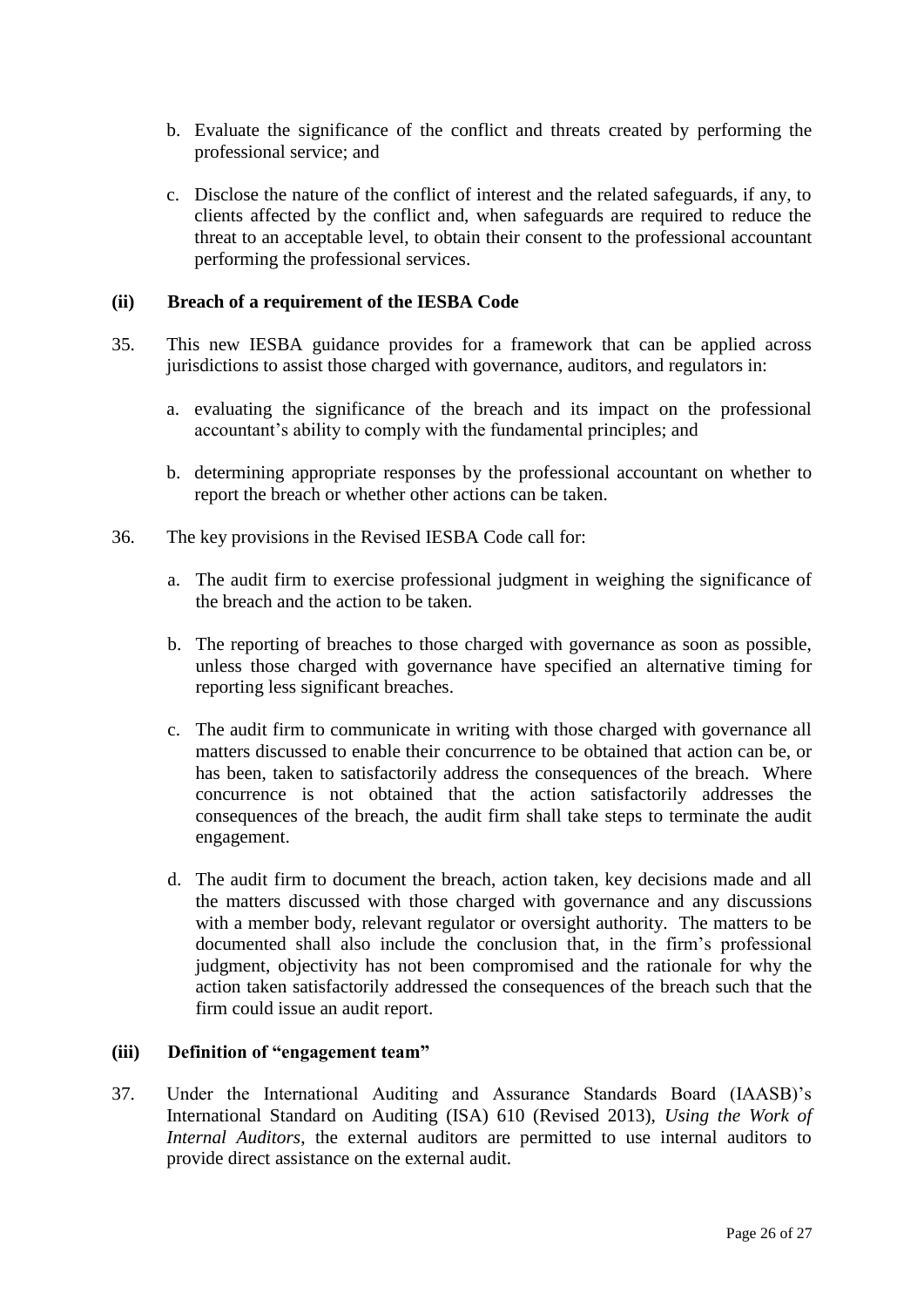38. To clarify the relationship between internal auditors providing direct assistance on an external audit and the meaning of an engagement team under the IESBA Code, the revised definition of "engagement team" now excludes individuals within the client's internal audit function who provide direct assistance on an audit engagement.

#### **(iv) Definition of "those charged with governance" and related changes to the Code**

- 39. The IAASB's ISA 260, *Communication with those Charged with Governance*, contains a definition of "those charged with governance" and considers communication with a subgroup of those charged with governance to be appropriate in some instances. An example of a subgroup is the audit committee.
- 40. To align with the relevant guidance provided in ISA 260, the IESBA Code's definition of "those charged with governance" has been revised, mainly to indicate that those charged with governance may include management personnel.
- 41. On communication with a subgroup of those charged with governance, related changes have been made to two relevant paragraphs of the IESBA Code. These provide guidance that the auditors shall consider the nature and importance of the particular circumstances and matter to be communicated, when determining the appropriate person(s) within the entity's governance structure with whom to communicate.